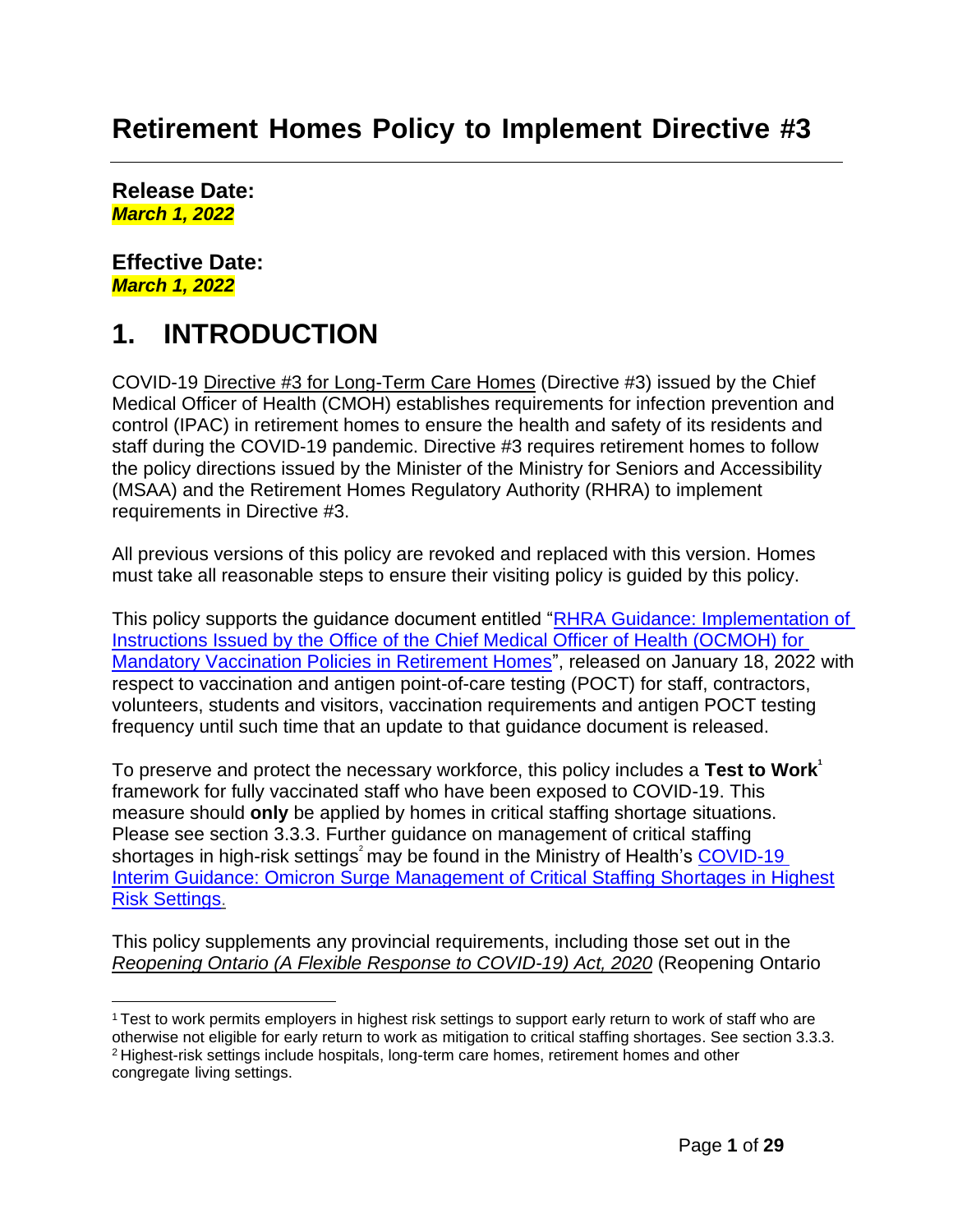Act or ROA) and the regulations made under that Act, including O. Reg. 82/20, O. Reg. 263/20, O. Reg. 363/20 and O. Reg. 364/20.

All retirement homes and staff are also required to comply with applicable provisions of the *[Occupational Health and](http://www.e-laws.gov.on.ca/html/statutes/english/elaws_statutes_90o01_e.htm) Safety Act* and its regulations.

If anything in this policy conflicts with requirements in applicable legislation or regulations or any other provincial requirements, including any applicable emergency orders, directives, directions, guidance, recommendations or advice issued by the CMOH and applicable to retirement homes, those requirements prevail, and retirement homes must follow them.

# **2. GUIDING PRINCIPLES**

Protection of retirement home residents and staff from the risk of COVID-19 is paramount. Guidance for retirement homes is in place to protect the health and safety of residents, staff, and visitors, while supporting residents in receiving the care they need and in consideration of their mental health and emotional well-being.

This guidance is in addition to the requirements established in the *[Retirement Homes](https://www.ontario.ca/laws/statute/10r11) [Act, 2010](https://www.ontario.ca/laws/statute/10r11)* (RHA*)* and its regulation (O. Reg 166/11), the [Reopening Ontario Act](https://www.ontario.ca/laws/statute/20r17) and Directive #3 noted above. It is guided by the following principles:

- **Safety**: Any approach to visiting, absences, and activities must balance the health and safety needs of residents, staff, and visitors, and ensure risks of infection are mitigated.
- **Mental Health and Emotional Well-being**: Allowing visitors, absences, and activities is intended to support the overall physical, mental and emotional wellbeing of residents by reducing any potential negative impacts related to social isolation.
- **Equitable Access**: All residents must be given equitable access to receive visitors and participate in activities consistent with their preferences and within restrictions that safeguard residents, staff and visitors.
- **Flexibility**: The physical characteristics/infrastructure of the home, its staffing availability, whether the home is in an outbreak or in an area of widespread community transmission, and the current status of the home with respect to infection prevention and control (IPAC) including personal protective equipment (PPE) are all variables to consider when administering home-specific policies for visiting, absences, and activities.
- **Autonomy**: Residents have the right to choose their visitors. Residents also have the right to designate their caregivers. If a resident is unable to do so, substitute decision-maker(s) may designate caregivers.
- **Visitor Responsibility**: Visitors have a crucial role to play in reducing risk of infection for the safety of residents and staff by adhering to requirements related to screening, IPAC, PPE, and any precautions described in this policy or the visitor policy of the home.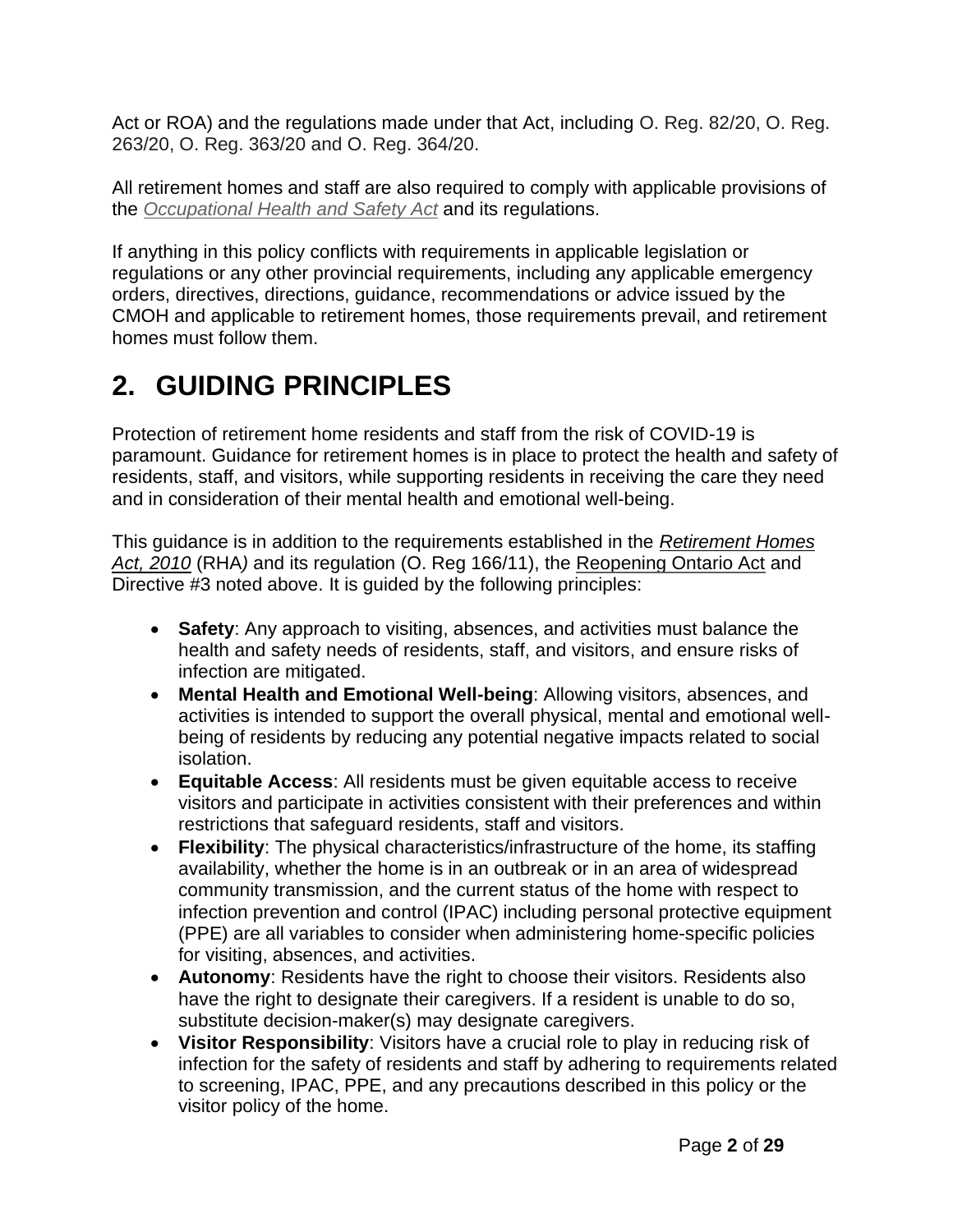• **COVID-19 Vaccination**: The goal of the provincial COVID-19 vaccination program is to protect Ontarians from COVID-19. Homes are highly encouraged to continue to promote vaccinations and boosters to all eligible residents, staff, and visitors. Vaccines help reduce the number of new cases and, most importantly, severe outcomes including hospitalizations and death due to COVID-19. All individuals, whether or not theyhave received a COVID-19 vaccine, must continue to practice the recommended public health measures, and comply with all applicable laws for the ongoing prevention and control of COVID-19 infection and transmission. Visitors should not be denied entry to retirement homes based on their COVID-19 vaccination status.

# **3. REQUIREMENTS FOR HOME VISITS**

Retirement homes are responsible for ensuring that residents receive visitors safely by implementing visiting practices that help to protect against the risk of COVID-19. All homes must implement and ensure ongoing compliance with the IPAC measures set out in this policy. **Homes must ensure that all staff, visitors, and residents agree to abide by the health and safety practices contained in Directive #3 and this policy as a condition of entry into the home. Public health measures must be practiced at all times.**

Pursuant to section 60 of the RHA, every retirement home in Ontario is legally required to have an IPAC program as part of their operations and to ensure that their staff has received IPAC training.

### **Homes must have a COVID-19 Outbreak Preparedness Plan, according to the requirements outlined under Directive #3.**

**In co-located long-term care and retirement homes** that are not physically and operationally independent, $3$  the policies for the long-term care home and the retirement home should align where possible or follow the more restrictive requirements, unless otherwise directed by the local public health unit (PHU) based on COVID-19 prevention and containment. The exceptions to this requirement are the policies regarding absences, asymptomatic testing (not including Test to Work), and vaccinations. For guidance on absences, asymptomatic testing, and vaccinations, retirement homes should follow the guidance in this policy document and applicable directives, or directions issued by the Minister of Health or the CMOH.

**Homes must adhere to the requirements in any applicable directives issued by the CMOH and directions from their local PHU.** This may include direction to take additional measures to restrict access and duration of visits during an outbreak, or when the PHU deems it necessary.

Homes must facilitate visits for residents and must not unreasonably deny visitors based on the frequency of visits and their vaccination status. See section 3.1 for details on different types of visitors and section 3.2 for visitor access requirements.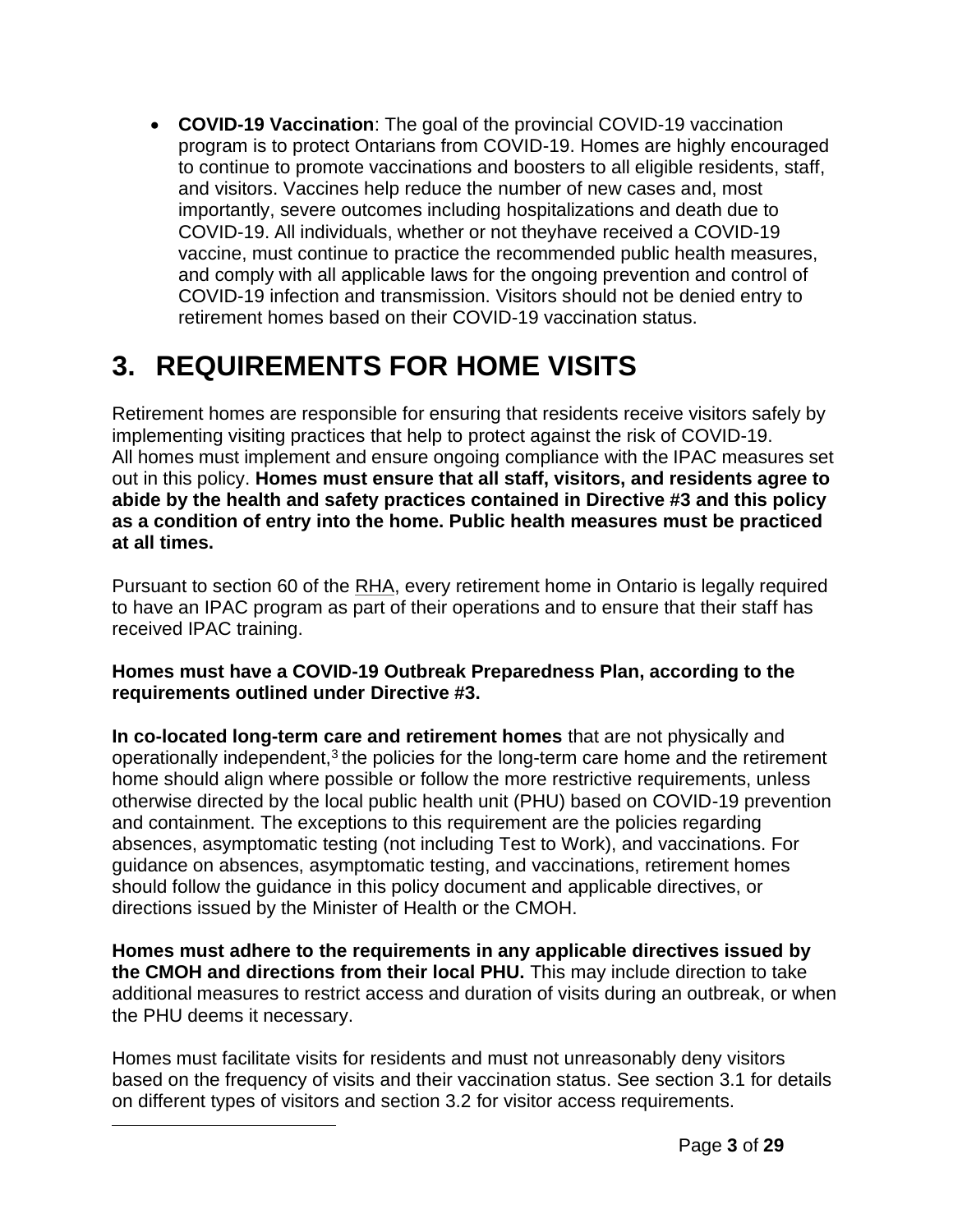<sup>3</sup>Operationally and physically independent meaning that there are separate entrances and no mixing of residents or staff between the retirement home and the long-term care home.

#### **Homes must maintain the following minimum requirements to continue to accept any visitors:**

- a. Procedures for visits including but not limited to IPAC, scheduling, and any setting-specific policies.
- b. Communication of clear visiting procedures with residents, families, visitors and staff, including sharing an information package with visitors with:
	- i. This Retirement Homes Policy to Implement Directive #3 (e.g., a digital link, or a copy upon request);
	- ii. Details on any visitor or visiting restrictions (e.g., number of visitors permitted based on any capacity considerations);
	- iii. Details regarding IPAC, masking, and physical distancing (2 metres separation);
	- iv. Information about how to escalate concerns about homes to the RHRA via the RHRA email address and/or phone number; and
	- v. Other health and safety procedures such as limiting movement around the home, if applicable, and ensuring visitors' agreement to comply with visiting procedures.
- c. A process for complaints about the administration of visiting policies and a timely process for resolving complaints.
- d. Requirements for visitor compliance with visiting policies and a process to notify residents and visitors that failure to comply with their visiting policies may result in discontinuation of visit(s) when risk of harm from continual non-compliance is considered too high. This must include a way to assess refusal of entry on a case-by-case basis.
- e. A process for recording all visits, including the name, contact information, date and time of visit, and resident visited for each visitor, to be kept for at least 30 days.
- f. Dedicated areas for both indoor and outdoor visits to support physical distancing (2 metres separation) between residents and visitors.
- g. Protocols to maintain best practices for IPAC measures prior to, during and after visits.

Retirement homes must ensure that the following are put in place to facilitate safe visits:

- a. **Adequate staffing**: The home has sufficient staff to implement the policies related to visitors and to ensure safe visiting as determined by the home's leadership.
- b. **Access to adequate testing**: The home has a testing policy and plan in place to support antigen POCT screening of all visitors.
- c. **Access to adequate PPE**: The home has adequate supplies of PPE required to support visits.
- d. **IPAC standards**: The home has appropriate cleaning and disinfection supplies and adheres to IPAC standards, including enhanced cleaning.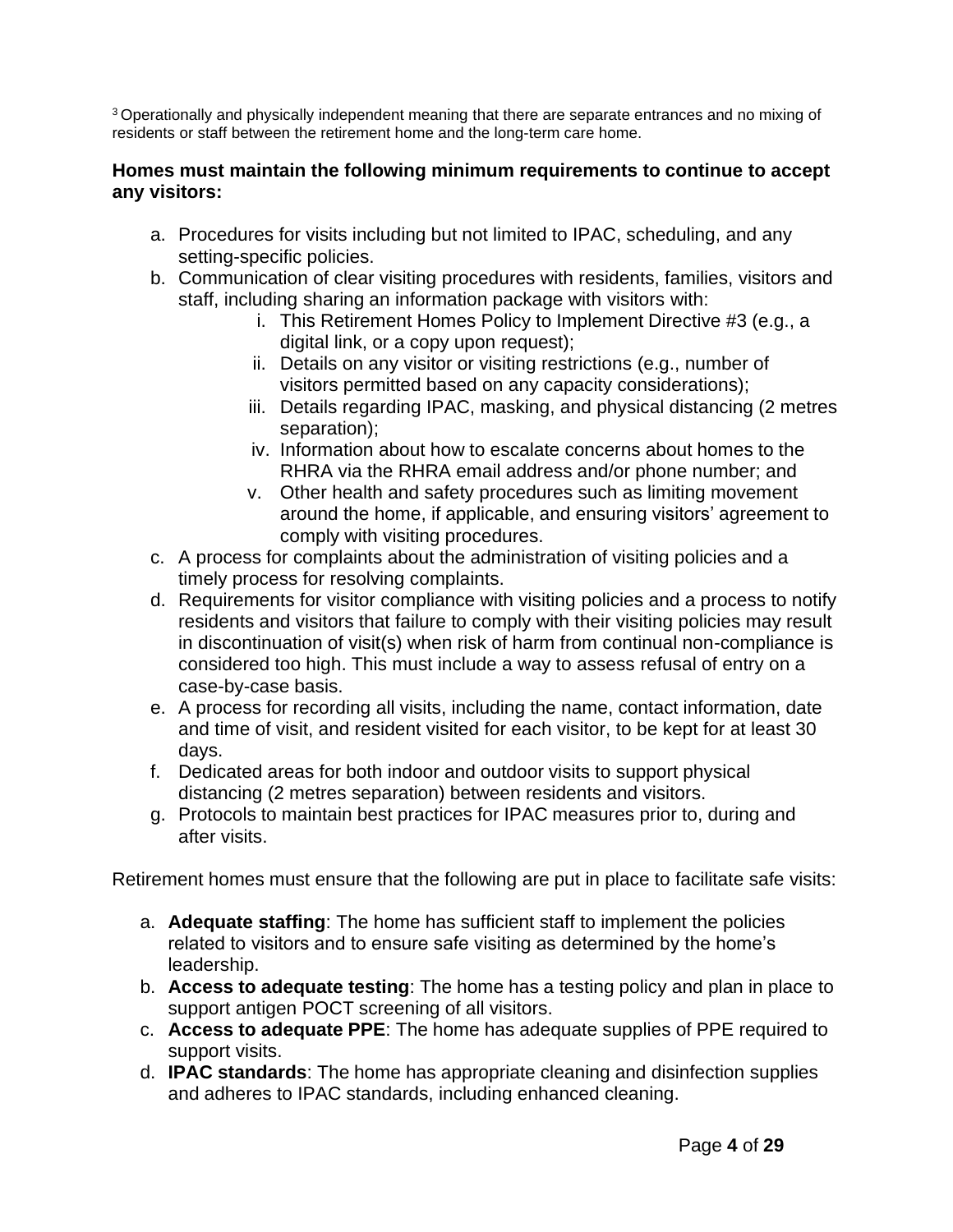e. **Physical distancing**: The home can facilitate visits in a manner aligned with physical distancing protocols (2 metres separation).

Homes that restrict visits based on these factors are expected to communicate their decision to residents and provide the reasons for the decision.

## **3.1 Types of Visitors**

There are three categories of visitors: Essential Visitors, General Visitors, and Personal Care Service Providers.

### **3.1.1 Not Considered Visitors**

Retirement home staff, students and volunteers as defined in the *Retirement Homes Act, 2010<sup>4</sup>* are not considered visitors.

### **3.1.2 Essential Visitors**

Essential Visitors are persons performing essential support services (e.g., food delivery, inspectors, maintenance, or health care services (e.g., phlebotomy) or a person visiting a very ill or palliative resident).

There are two categories of Essential Visitors: Support Workers and Essential Caregivers.

### **a) Support Workers**

A Support Worker is brought into the home to perform essential services for the home or for a resident in the home, including:

- a. Regulated health care professionals under the Regulated Health Professions Act, 1991 (e.g., physicians, nurses);
- b. Unregulated health care workers (e.g., personal support workers, personal/support aides, nursing/personal care attendants), including external care providers and Home and Community Care Support Service Providers (formerly LHIN providers);
- c. Authorized third parties who accommodate the needs of a resident with a disability;
- d. Health and safety workers, including IPAC specialists;
- e. Maintenance workers;
- f. Private housekeepers;
- g. Inspectors; and
- h. Food delivery.

<sup>4</sup>"Volunteer" in relation to a retirement home, means a person who works in or supplies services to the home, but who is not part of the staff of the home and who does not receive a wage or salary for the services or work that the person provides in the home.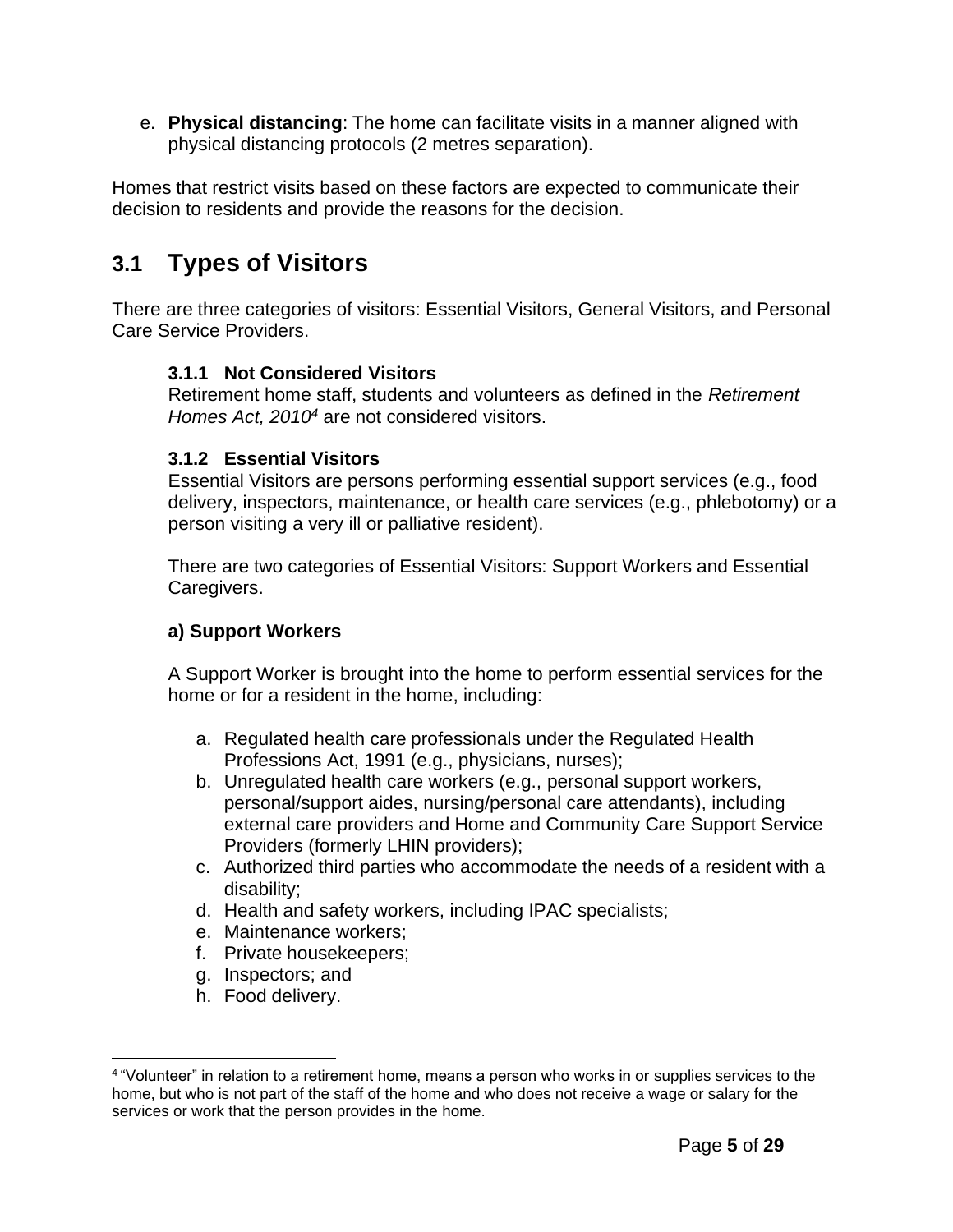Licensees are reminded to minimize unnecessary entry into the home. For example, licensees should encourage food or package delivery to the foyer for resident pick up or staff delivery.

### **b) Essential Caregiver**

Essential Caregivers provide care to a resident, including supporting feeding, mobility, personal hygiene, cognitive stimulation, communication, meaningful connection, relational continuity and assistance in decision-making. Essential Caregivers may be family members, a privately hired caregiver, paid companions, and translators even if the person would also be considered a Support Worker.

Essential Caregivers must be designated by the resident or, if the resident is unable to do so, the resident's substitute decision-maker. The designation should be made in writing to the home. The necessity of an Essential Caregiver is determined by the resident or the substitute decision maker. Homes should have a procedure for documenting Essential Caregiver designations.

Essential Caregivers must not be denied access to residents, provided that they pass active screening, testing, and PPE requirements (e.g., vaccination status should not impact access).

In order to limit the spread of infection, a resident and/or their substitute decisionmaker should only be encouraged to change the designation of their Essential Caregiver in limited circumstances, including in response to:

- a. A change in the resident's care needs that is reflected in the plan of care;
- b. A change in the availability of a designated Essential Caregiver; and/or
- c. Due to the vaccination status of the designated Essential Caregiver.

### **3.1.3 General Visitor**

A General Visitor is a person who is not an Essential Visitor and visits:

- a. For social reasons (e.g. family members and friends of resident);
- b. To provide non-essential services (may or may not be hired by the home or the resident and/or their substitute decision-maker); and/or
- c. As a prospective resident taking a tour of the home.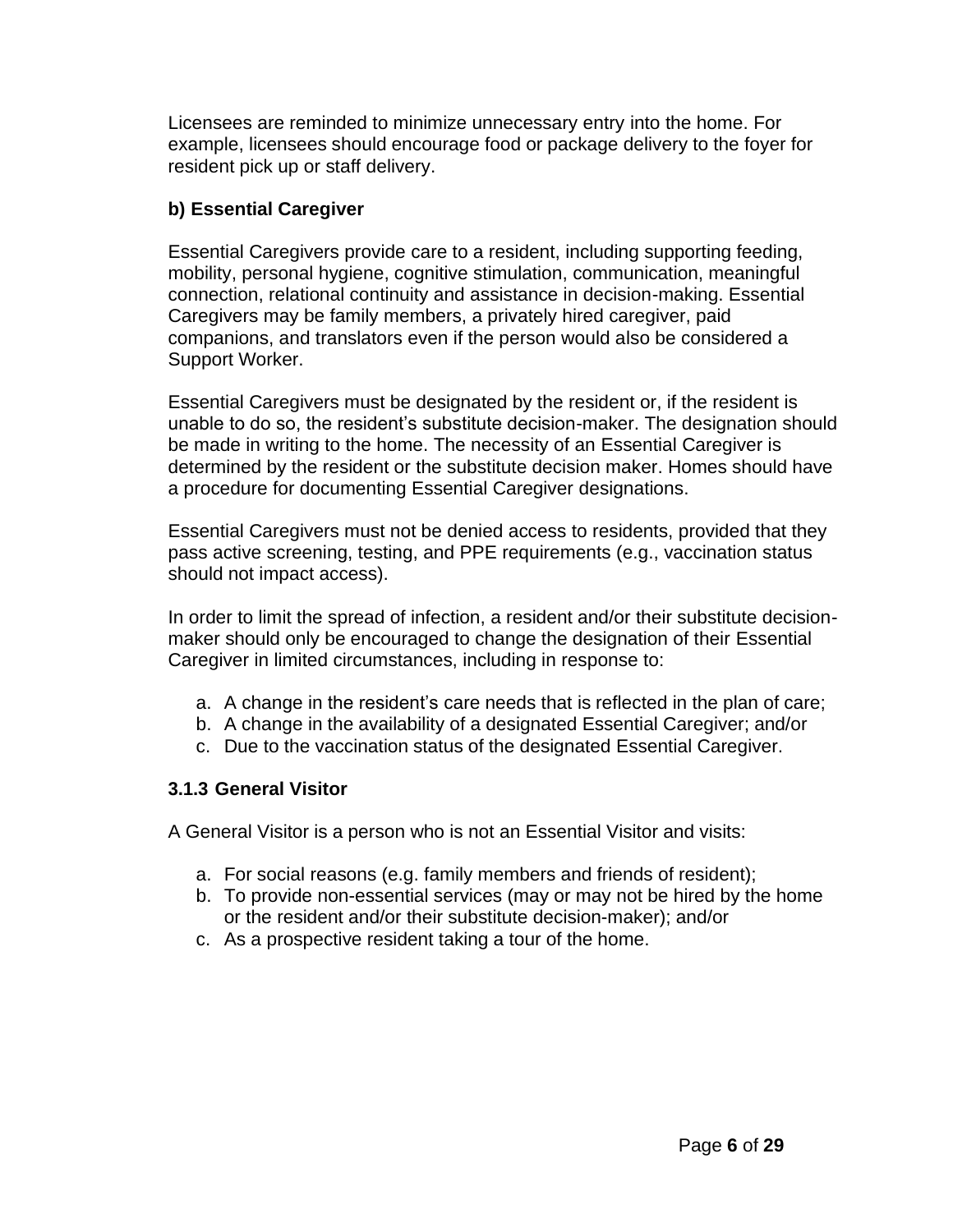### **3.1.4 Personal Care Service Providers**

A Personal Care Service Provider is a person who is not an Essential Visitor and visits to provide non-essential personal services to residents.

Personal Care Services include those outlined under the [Reopening Ontario Act](https://www.ontario.ca/laws/statute/20r17) regulations, [O. Reg. 82/20,](https://www.ontario.ca/laws/regulation/200082) [O. Reg. 263/20](https://www.ontario.ca/laws/regulation/200263) and [O. Reg. 364/20,](https://www.ontario.ca/laws/regulation/200364) such as hair salons and barbershops, manicure and pedicure salons, aesthetician services, and spas, that are not being provided for medical or essential reasons (e.g., foot care to support mobility or reduce infections).

### **3.2 Access to Homes**

Local PHUs may require restrictions on visitors in part or all of the home, depending on the specific situation. The home and visitors must abide by any restrictions imposed by a PHU, which override any requirements or permissions in this policy if there is a conflict.

All visitors to the home must follow public health measures (e.g., active screening, testing, wearing a medical mask, IPAC, and maintaining physical distancing) for the duration of their visit in the home.

If an area in a home is in outbreak, eye protection is required when providing direct care to residents.

**Residents who are not isolating** may receive Essential Visitors, General Visitors and Personal Care Service Providers if they are not living in the outbreak area of a home.

**Residents who are isolating** under Contact and Droplet Precautions may only receive Essential Visitors.

When a resident is isolating, the home must provide supports for their physical and mental well-being to mitigate any potential negative effects of isolation. This includes individualized mental and physical stimulation that meet the abilities of the individual. Homes should use sector best practices wherever possible.

<sup>5</sup>Children 2 years and under are exempt from asymptomatic testing and from masking and wearing eye protection.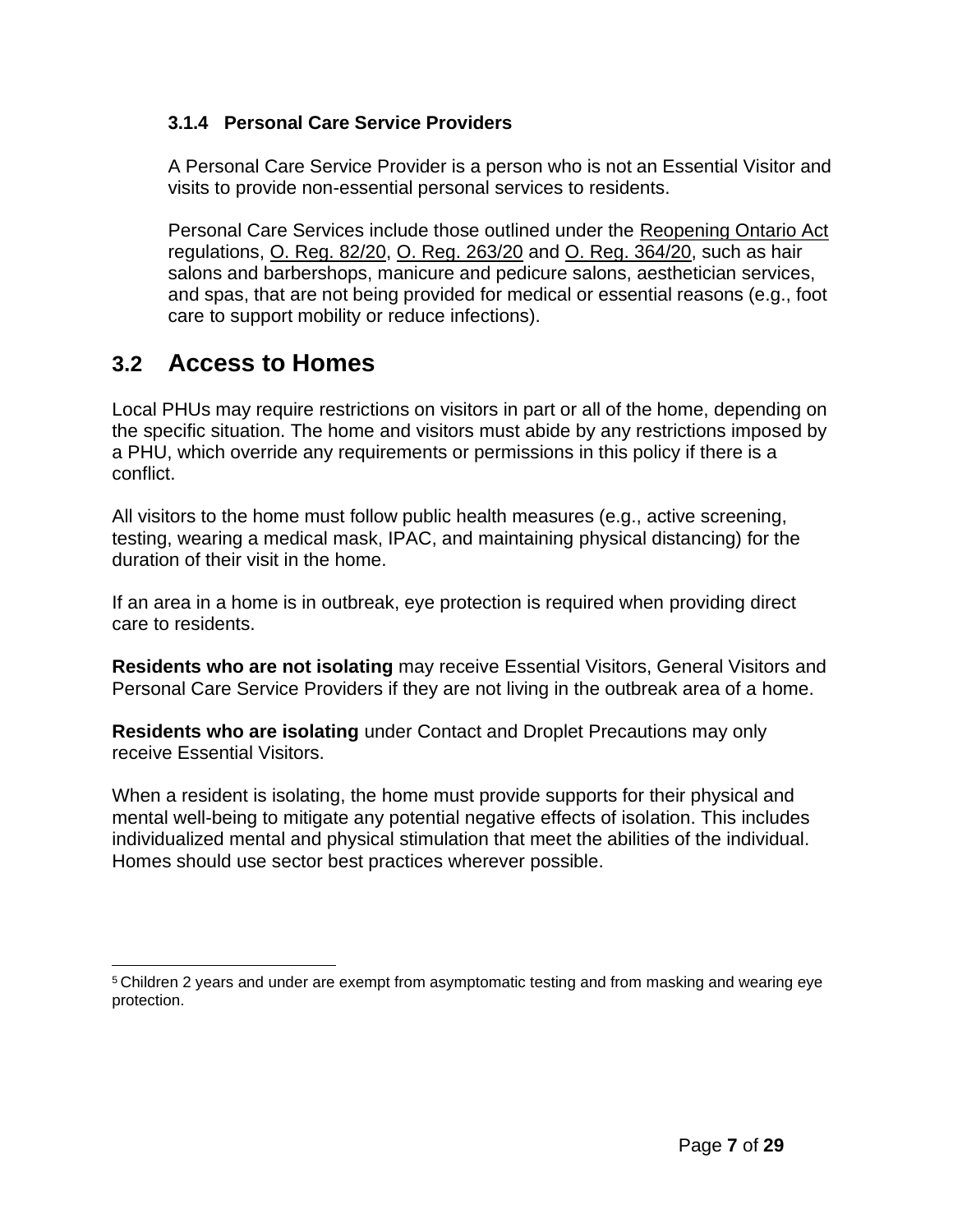### **3.2.1 Essential Visitors**

Essential Visitors are **permitted regardless of vaccination status** if they pass active screening.

Essential Visitors may visit a resident who is isolating, upon demonstrating a negative antigenPOCT and following public health measures (e.g., hand hygiene and masking) for the duration of visit.

External Care Providers (ECPs): ECPs are employees, staff or contractors of Home and Community Care Support Services (HCCSS) (formerly Local Health Integration Networks (LHINs)) and provide services to residents. They are considered Essential Visitors to retirement homes and must comply with the requirements under CMOH's Directive #3 and this policy.

### **3.2.2 General Visitors**

General Visitors are **permitted regardless of vaccination status** if they pass active screening.

General Visitors are permitted unless a resident is isolating and on Droplet and Contact Precautions, or the home is advised by the local PHU to stop general visits (e.g., during an outbreak).

To further limit risk to residents, General Visitors who have symptoms of COVID-19, have tested positive for it or who are close contacts of someone with COVID-19, including those with a household member who is symptomatic, should avoid visiting homes for **10 days from the onset of symptoms or from receiving a positive test result or from the date of their last exposure (whichever is earlier).**

**The number of General Visitors** should be **based on the capacity of the location** where the visit will take place and should allow sufficient space for physical distancing.

For all visits, sufficient space must be available to allow for physical distancing. In addition, **contact visits are allowed** for all General Visitors regardless of vaccination status.,

For all visits with General Visitors, homes should have the following measures in place:

- Homes should ensure equitable visitor access for those residents who are not isolating.
- Visits should be booked in advance.
- General Visitors should wear a medical mask, maintain physical distancing, and perform hand hygiene.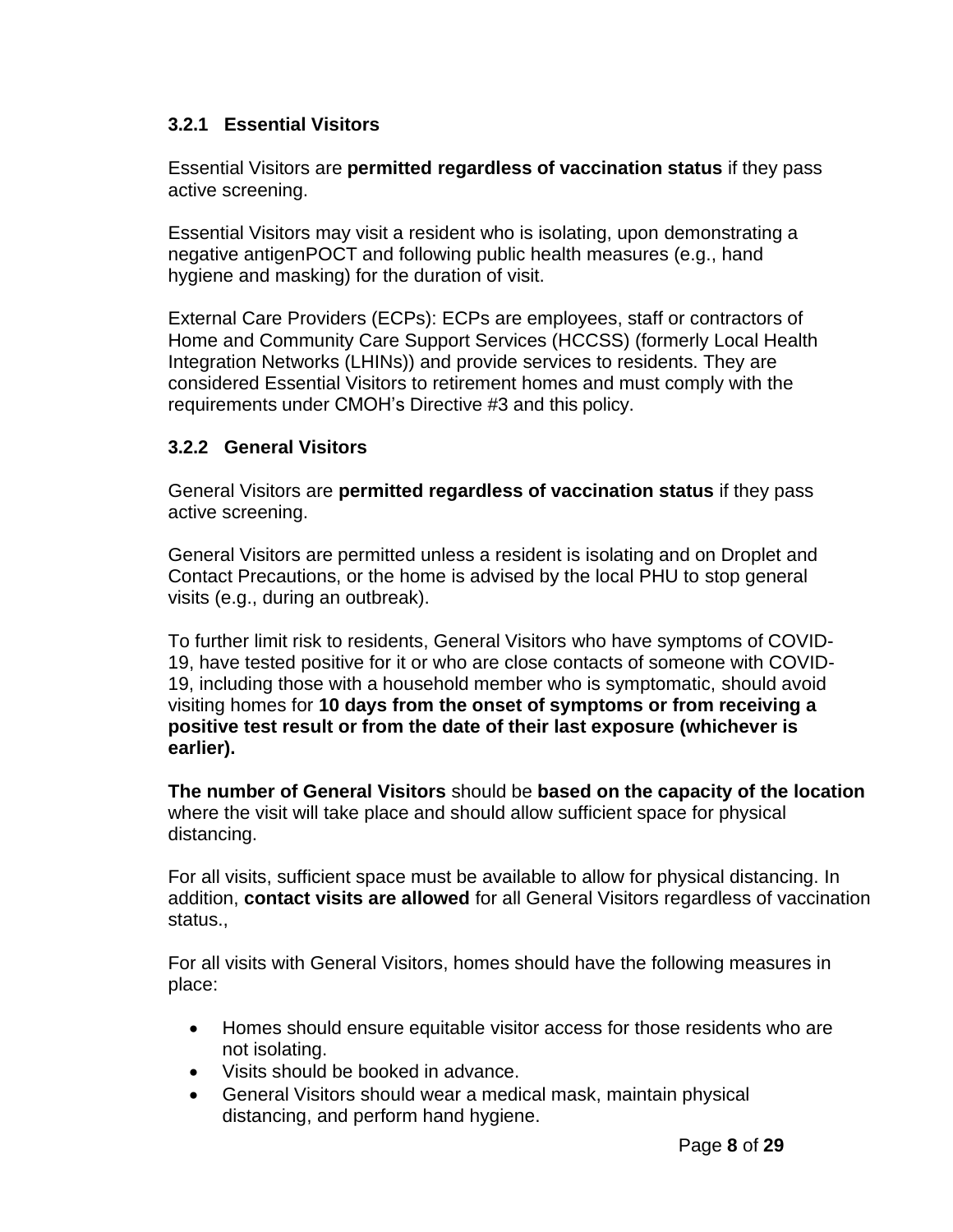- Residents should be strongly encouraged to wear a mask for the duration of the visit.
- Opening windows should be considered for indoor and in-suite visits to allow for air circulation.

Only fully vaccinated General Visitors may participate in home activities, gatherings, events, and resident dining.

### **3.2.3 Personal Care Service Providers**

Personal Care Service Providers who are visiting or work in a retirement home are permitted to provide services in alignment with provincial requirements if they pass active screening and demonstrate a negative antigen POCT at the frequency outlined in section 3.3.2, which is prior to entering to the home.

When providing services, Personal Care Service Providers must:

- Follow required public health and IPAC measures for Personal Care Service Providers and those of the home;
- Wear a medical mask for the duration of their time at the home;
- Only provide services to residents who are wearing a medical mask, except for where this is not tolerated by residents, or in the case of dental procedures;
- Practice hand hygiene and conduct environmental cleaning after each appointment; and
- Document all residents served and maintain this list for at least 30 days to support contact tracing.

The number of Personal Care Service Providers should be based on the capacity of the location where the service will take place and should allow for sufficient space for physical distancing between providers.

## **3.3 Screening Visitors for COVID-19**

There are three layers of screening that homes use to prevent and manage outbreak: Active Screening, Asymptomatic Testing, and Safety Review (for proper use of PPE).

### **3.3.1 Active Screening**

All Visitors regardless of their vaccination status must be [actively screened](https://www.health.gov.on.ca/en/pro/programs/publichealth/coronavirus/docs/2019_screening_guidance.pdf) and demonstrate a negative antigen POCT result to be permitted entry including for outdoor visits. Homes must follow the Ministry of Health's [COVID-19 Screening](http://www.health.gov.on.ca/en/pro/programs/publichealth/coronavirus/docs/2019_screening_guidance.pdf) [Tool for Long-Term Care Homes and Retirement Homes,](http://www.health.gov.on.ca/en/pro/programs/publichealth/coronavirus/docs/2019_screening_guidance.pdf) effective December 9, 2021 or as current, for the minimum active screening requirements and exemptions to them.

Homes may use mobile apps or other tools to facilitate active screening.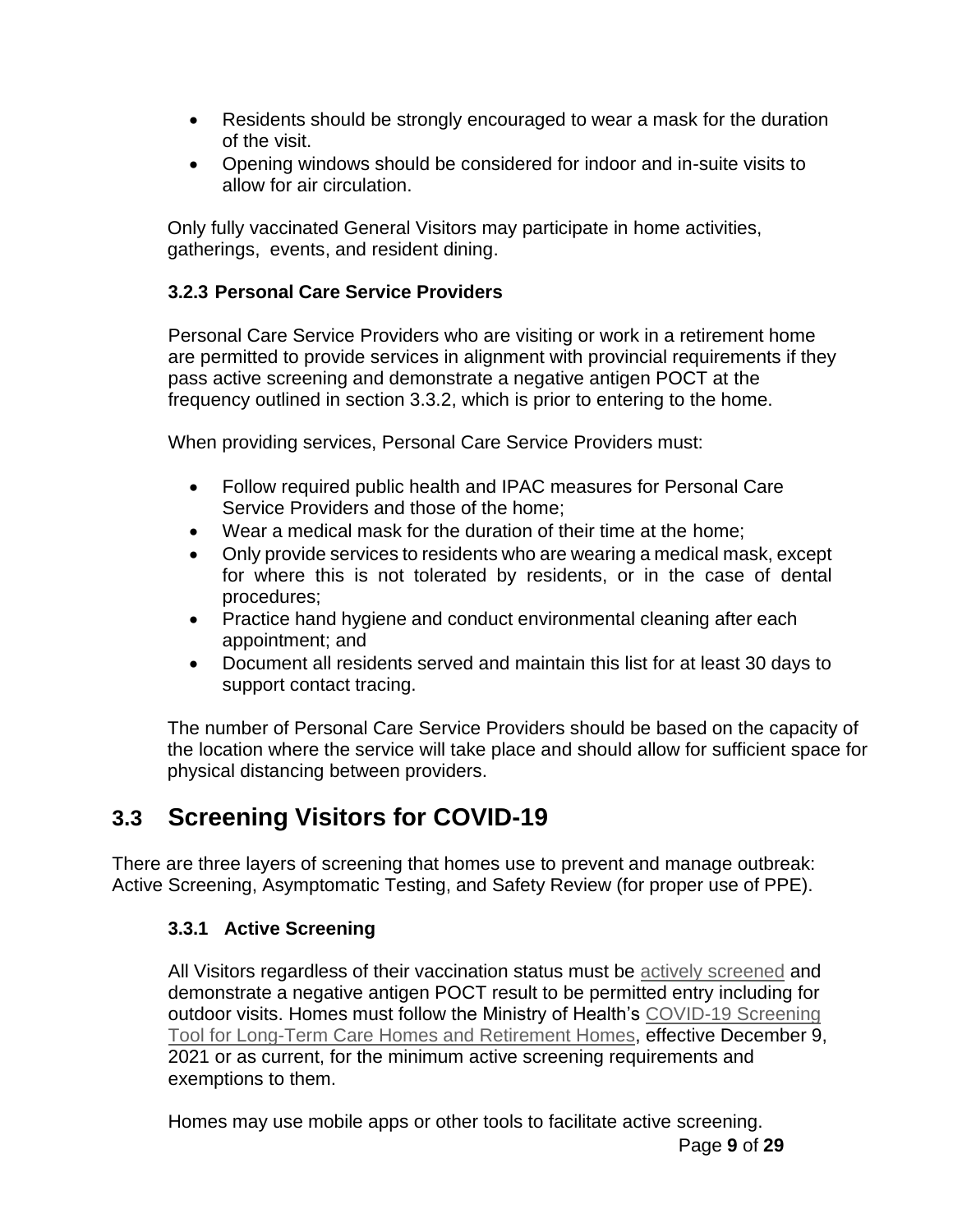However, the active part of the screening process requires the individual being screened to interact with the screener prior to being permitted entry. For example, a staff member may complete an online screening tool and have their results sent electronically to the screener or demonstrate their results to the screener prior to entry to fulfill the interactive component.

Any staff or visitor who fails active screening must not be allowed to enter the home, must be advised to go home immediately to isolate, and must be encouraged to be tested.

• Visitors are **not permitted access** if they do not pass screening, but homes should have a protocol in place that assesses entry on a case-bycase basis which includes the assurance that resident care can be maintained if entry is refused.

Exemptions to active screening apply to first responders, visitors for imminently palliative residents and individuals with post-vaccination symptoms, who are not required to pass screening but must remain masked and maintain physical distance from other residents and staff

Homes should document entry of all persons to the home and their screening results. Documentation must be retained for at least 30 days to support contact tracing. This should include screening results based on the requirements under Directive #3 and the safety review outlined below in sections 3.3.3 and 3.3.4.

### **3.3.2 Asymptomatic Testing**

Asymptomatic testing using antigen  $POCT<sup>6</sup>$  should be conducted for staff, students, contractors, volunteers, and visitors at the frequencies outlined in the CMOH Letter of Instructions effective December 27, 2021 or as current. The Ministry for Seniors and Accessibility is continually monitoring retirement home uptake of antigen testing and working with sector partners to increase participation.

- Staff, contractors, volunteers, students, General Visitors and Essential Visitors, including External Care Providers **must provide verification of a negative test result** in a manner determined by the retirement home that enables the retirement home to confirm the result at its discretion.
- Staff, contractors, volunteers and students who have **not provided proof of full vaccination** as well as General Visitors and Support Workers, including External Care Providers, regardless of their vaccination status, must submit to regular antigen POCT and demonstrate a negative test result prior to entry into the home. Antigen POCT results are valid for one calendar day.
- Staff, contractors, volunteers, students, and Essential Caregivers who **have provided proof of vaccination** must undergo antigen POCT and produce proof of a negative test result at minimum twice every seven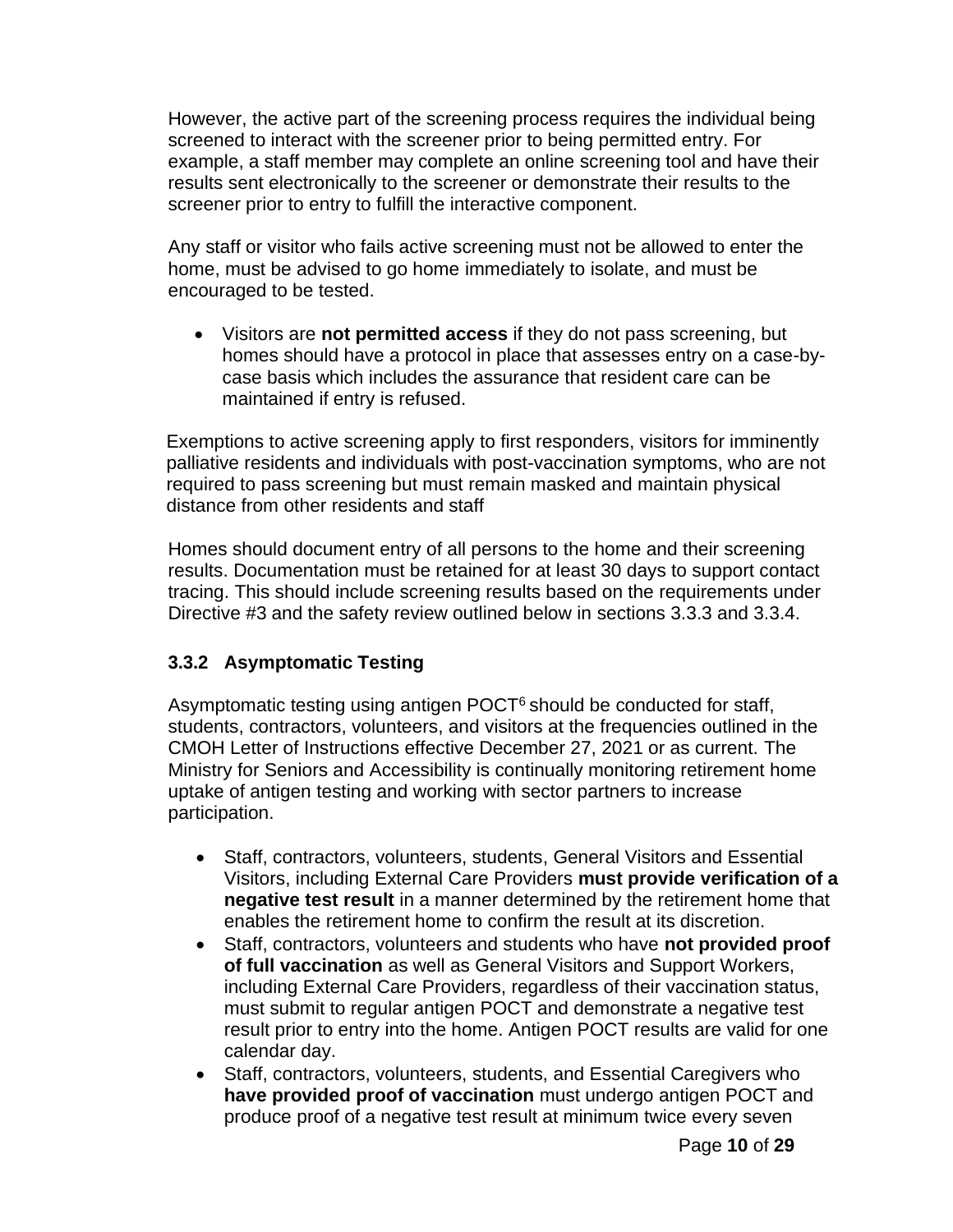days.

Homes are encouraged to develop procedures that accept a valid test result taken on a specific calendar day at another location and not mandate that everyone must take the test onsite.

Retirement homes may consider whether to implement self-screening as part of any antigen POCT program. Retirement homes can consider providing antigen POCTs to staff, students, contractors, volunteers, General Visitors and Essential Visitors so testing can be done in their homes prior to working or visiting.

An individual with confirmed COVID-19 on a molecular or rapid antigen test may resume asymptomatic screening testing after 30 days from their COVID-19 infection (based on the date of their symptom onset or specimen collection). If there is uncertainty whether the individual is infected with COVID-19 (e.g., individual is asymptomatic and a COVID-19 PCR test result demonstrated a high cycle threshold indicative of a low viral load), that individual may resume asymptomatic screen<sup>6</sup> testing.

All licensed retirement homes are pre-approved to access antigen POCTs from the Provincial Antigen Screening Program (PASP) which also provides comprehensive [onboarding and training resources](https://www.ontariohealth.ca/COVID-19/Health-System-Response-Resources#panbio) to support implementation.

As of February 14, 2022, the Ministry for Seniors and Accessibility is supporting proactive shipments of rapid antigen tests to licensed retirement homes. Until further communication from the Ministry, future shipments will occur on a monthly schedule, based on the sector's needs and the evolving COVID-19 landscape. Licensed retirement homes are asked not to place further orders independently through the online portal as these orders will not be filled. For questions regarding proactive shipments, please contact RHInquiries@ontario.ca.

A positive result on a rapid antigen POCT is considered a preliminary positive and should be followed up with a lab-based polymerase chain reaction (PCR) test if the individual meets the PCR eligibility criteria at an approved specimen collection centre to act as a confirmatory test within 24 hours. Publicly funded PCR testing is available only for high-risk settings and vulnerable populations, which includes retirement homes.

Staff, students, contractors, volunteers, and visitors who receive a positive test result in the retirement home must leave the facility immediately and be directed to isolate at their own home, as per Directive #3. They may not be permitted to return to the home for 10 days. The exception is staff who may be required to return to work early during a critical staffing shortage (see section 3.3.3).

<sup>&</sup>lt;sup>6</sup> Screen testing is frequent, systematic testing of people who are asymptomatic and without known exposure to a COVID-19 case with the goal of identifying cases that are pre-symptomatic or asymptomatic.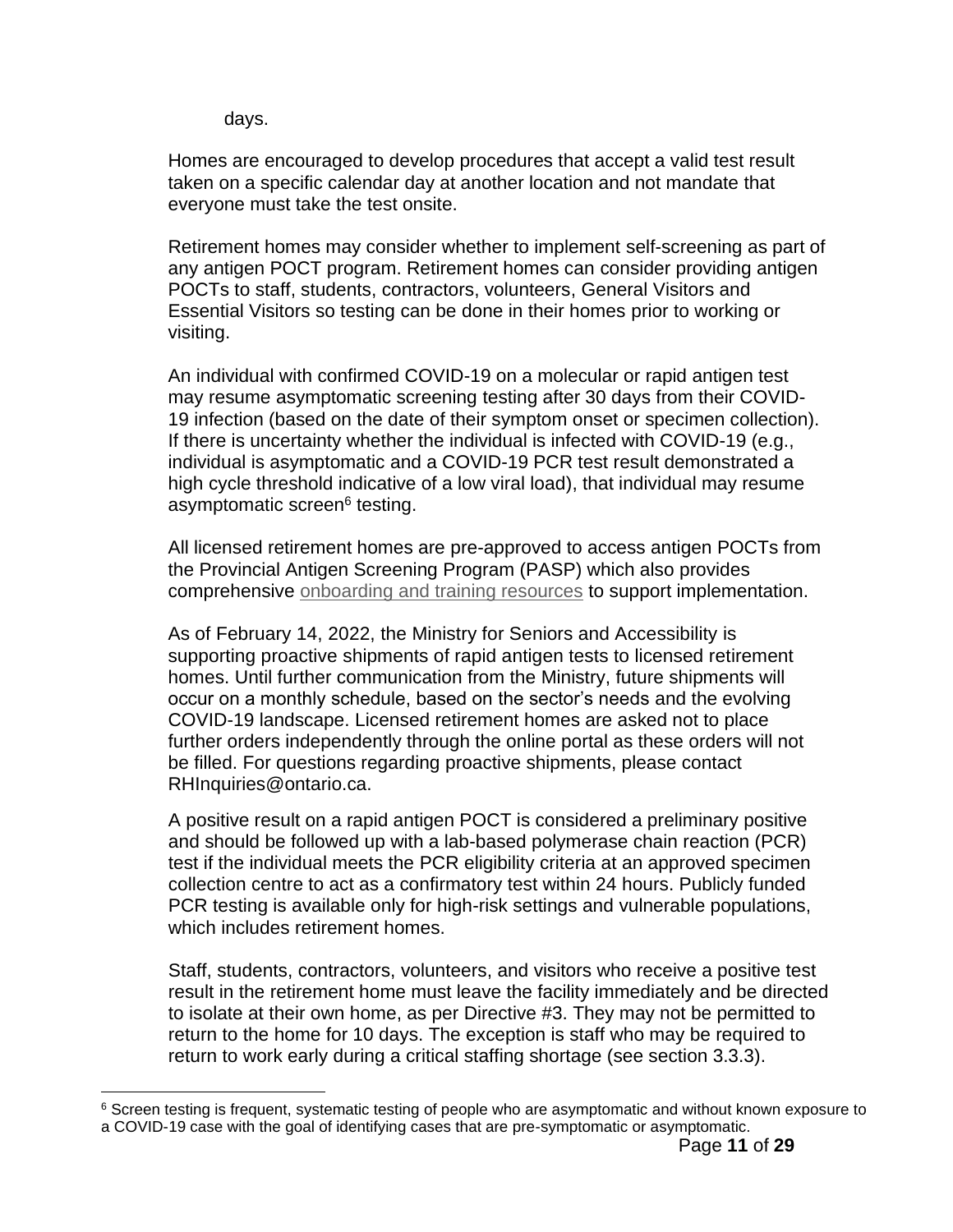Retirement homes in outbreak must continue to follow the existing requirements in the [COVID-19 Provincial Testing Guidance Update](http://www.health.gov.on.ca/en/pro/programs/publichealth/coronavirus/docs/2019_testing_guidance.pdf) and [Directive #3.](http://www.health.gov.on.ca/en/pro/programs/publichealth/coronavirus/docs/directives/LTCH_HPPA.pdf) Any further instructions regarding testing remains under the guidance and direction of local PHUs.

### **3.3.3 Test to Work**

Staff who work and/or live in retirement homes must notify their employer when:

- They have had a close-risk<sup>7</sup> contact with a person who has tested positive for COVID-19.
- When they are in ongoing close contact with and are not able to effectively isolate away from a COVID-19 case (e.g., providing care to a COVID-19 positive household member).
- When they have received a positive COVID-19 test result or have symptoms of COVID-19 (i.e., are a confirmed or suspect COVID-19 case).

Based on the Ministry of Health's Interim Guidance for Cases, Contacts and [Outbreak Management in Omicron Surge,](https://www.health.gov.on.ca/en/pro/programs/publichealth/coronavirus/docs/contact_mngmt/management_cases_contacts_omicron.pdf) retirement home staff who have had COVID ("cases" whether confirmed by testing or assumed on the basis of symptoms) or who have had close contacts with an individual who tested positive for COVID-19 ("close contacts") must not attend work for 10 days from symptom onset/positive test or last exposure<sup>8</sup> to a case if a close contact.

### **Retirement Homes that May Implement Test to Work**

In high-risk settings, including retirement homes, "Test to Work" may be implemented to permit fully vaccinated staff the opportunity to return to work before the preferred isolation period of 10 days due to a critical staffing shortage which would result in a risk to residents from insufficient staffing. A critical staffing shortage should be determined at the home's discretion unless otherwise advised by the local PHU. Retirement homes without critical staffing shortages should not apply early return to work (e.g., before 10 days) for their staff.

Retirement homes experiencing critical staffing shortages should not employ early return to work for their staff unless they have completed the following steps:

<sup>&</sup>lt;sup>7</sup> Close contact means you were in close proximity (less than 2 metres) to a COVID-19 positive person for at least 15 minutes or for multiple short periods of time without appropriate measures such as masking and use of personal protective equipment and in the period of time 48 hours prior to that individual's symptom onset (or positive test result if they were asymptomatic) and until they started isolating.

 $8$  Last exposure would be the last time they interacted with the COVID-19 case during the COVID-19 case's isolation period.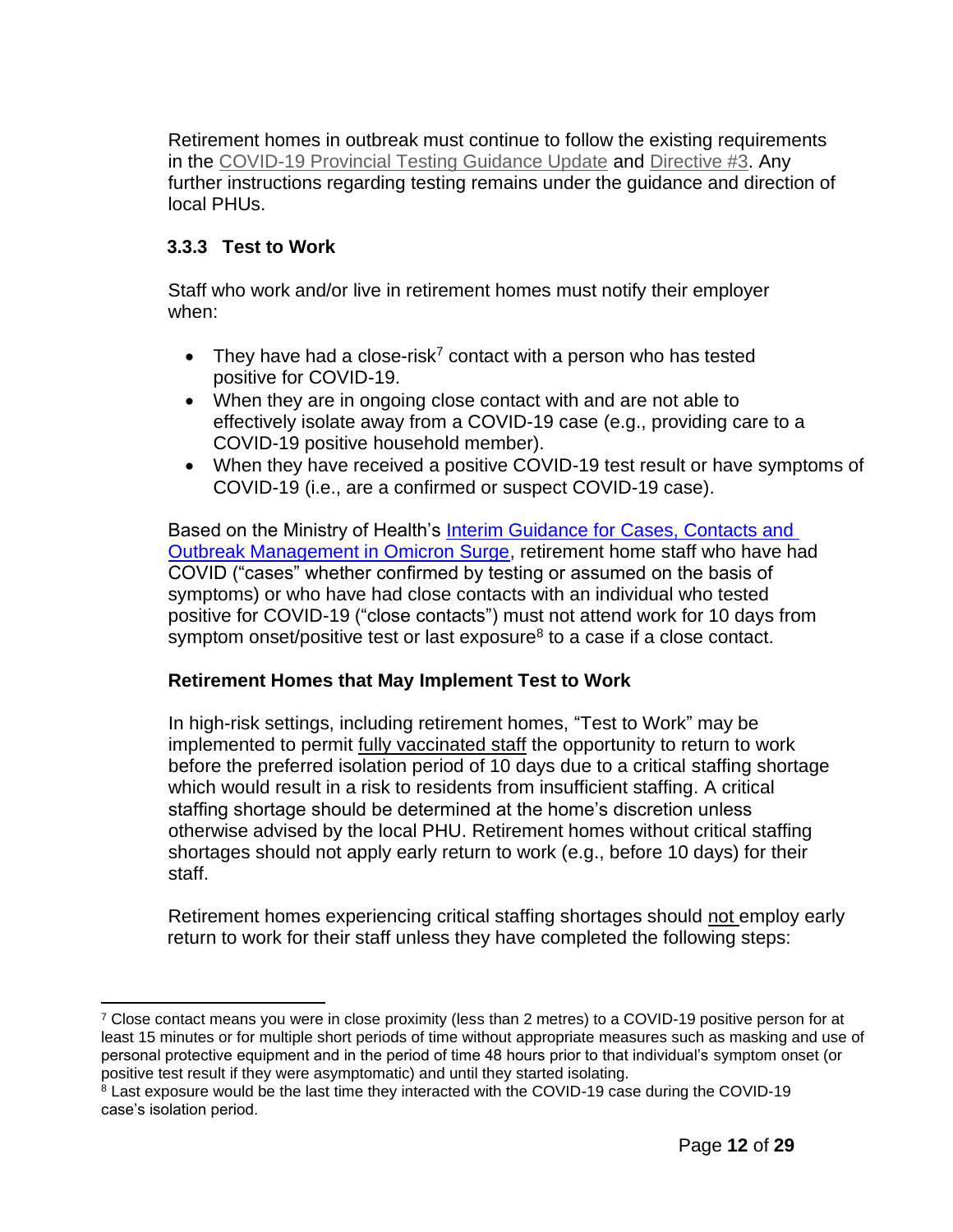- Fully utilized staffing contingency plans and continuity of operations planning;
- Taken all steps to avoid and mitigate situations of staffing shortages;
- Taken all appropriate steps to secure testing resources on site. Rapid antigen POCTs have been prioritized to highest risk settings to support Test to Work measures; and
- Consulted with the workplace joint health and safety committee about the measures and procedures that are being taken for workplace safety.

Retirement homes that have completed these steps can proceed with implementing early return to work in the following manner. Retirement homes are not required to notify their local PHU before proceeding.

### **Using a Risk-Based Approach to Implementation**

Retirement homes seeking to use Test to Work should consider the risks of early return to work and balance these with the risks to resident and staff safety due to COVID-19 related staffing shortages.

In selecting and prioritizing fully vaccinated staff for early return to work, retirement homes should apply the following considerations:

- Staff who have the shortest remaining time in their isolation period are returned first;
- Staff who have received third doses are returned before staff with only two doses (Note: individuals who are not fully vaccinated are not eligible for Test to Work);
- Staff that have lower risk exposures (e.g., non-household contact) are returned before staff with ongoing close contact (e.g., household) exposure;
- Staff who have experienced a fully resolved, test confirmed COVID-19 infection in the 90 days before their current exposure are returned before those who have not experienced a fully resolved COVID-19 infection in the 90 days before their current exposure; and
- The fewest number of high-risk exposed staff are returned to work to allow for business continuity and safe operations.

To reduce the risk of COVID-19 exposure from staff who are returning early to work, retirement homes who have determined Test to Work options are appropriate for their setting should ensure the following steps are completed:

- All possible steps have been taken to avoid assigning staff on early return to work to vulnerable residents (e.g., immunocompromised, unvaccinated, other underlying risks for severe disease);
- PPE and IPAC practices have been reviewed through audits and a plan is in place to ensure staff on early return to work follow the prescribed measures;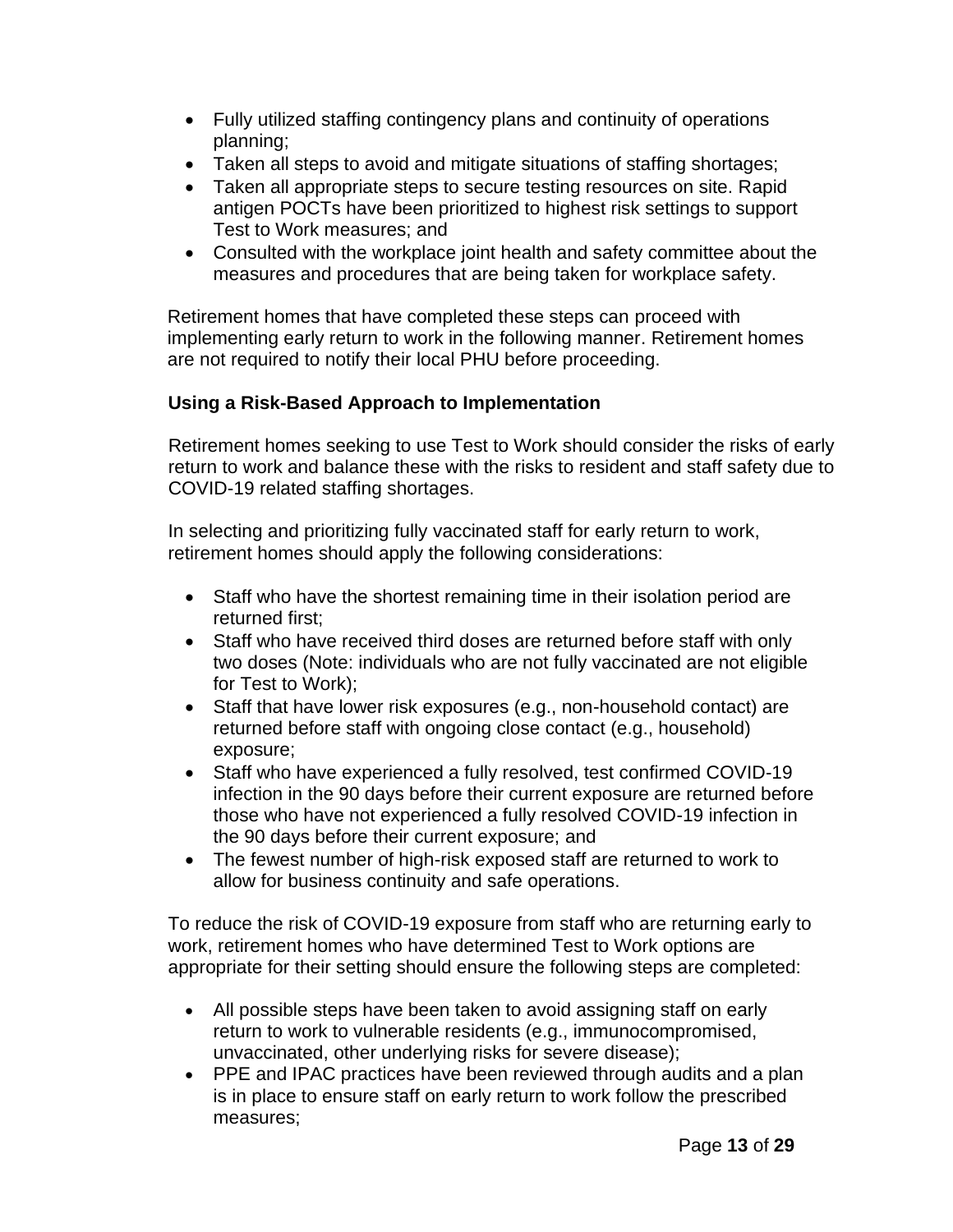- A cohorting plan is in place to ensure staff who are returning early are assigned to work with COVID-19 positive residents only; and
- A plan is in place to support additional precautions for individuals on early return to work including:
	- **EXEL Active screening ahead of each shift and taking temperature twice** a day to monitor for fever.
	- A separate space is provided for eating meals to reduce the risk of exposure to COVID-19 negative co-workers (e.g., separate conference rooms or lunchrooms).
	- Working in only one facility/worksite.
	- Well-fitting source control masking (e.g., well fitting medical mask, fit or non- fit tested N95 respirator, or KN95) is provided and the individual is trained on its appropriate use.

In selecting the early return to work options, retirement homes should consider:

- The risk profile of their residents and the potential impacts to resident safety from critical staffing shortages;
- Their ability to effectively implement workplace safety and IPAC measures to limit the risk of transmission from staff who return to work early, based on recent feedback from their local public health unit, Occupation Health and Safety inspections, Retirement Homes Regulatory Authority inspections, IPAC audits, and other sources; and
- Their physical layout and the opportunity to limit risk of exposure to residents, staff and caregivers from staff who return to work early.

### **Staffing Options**

The following guidance outlines three progressive levels of options for early return to work according to the associated risk for further COVID-19 transmission. Retirement homes must consider the progressive levels of risk when determining what staffing option to use under their current staffing shortage circumstances.

Retirement homes are responsible for using the lowest risk option appropriate for their staffing situation from among the following 3 categories: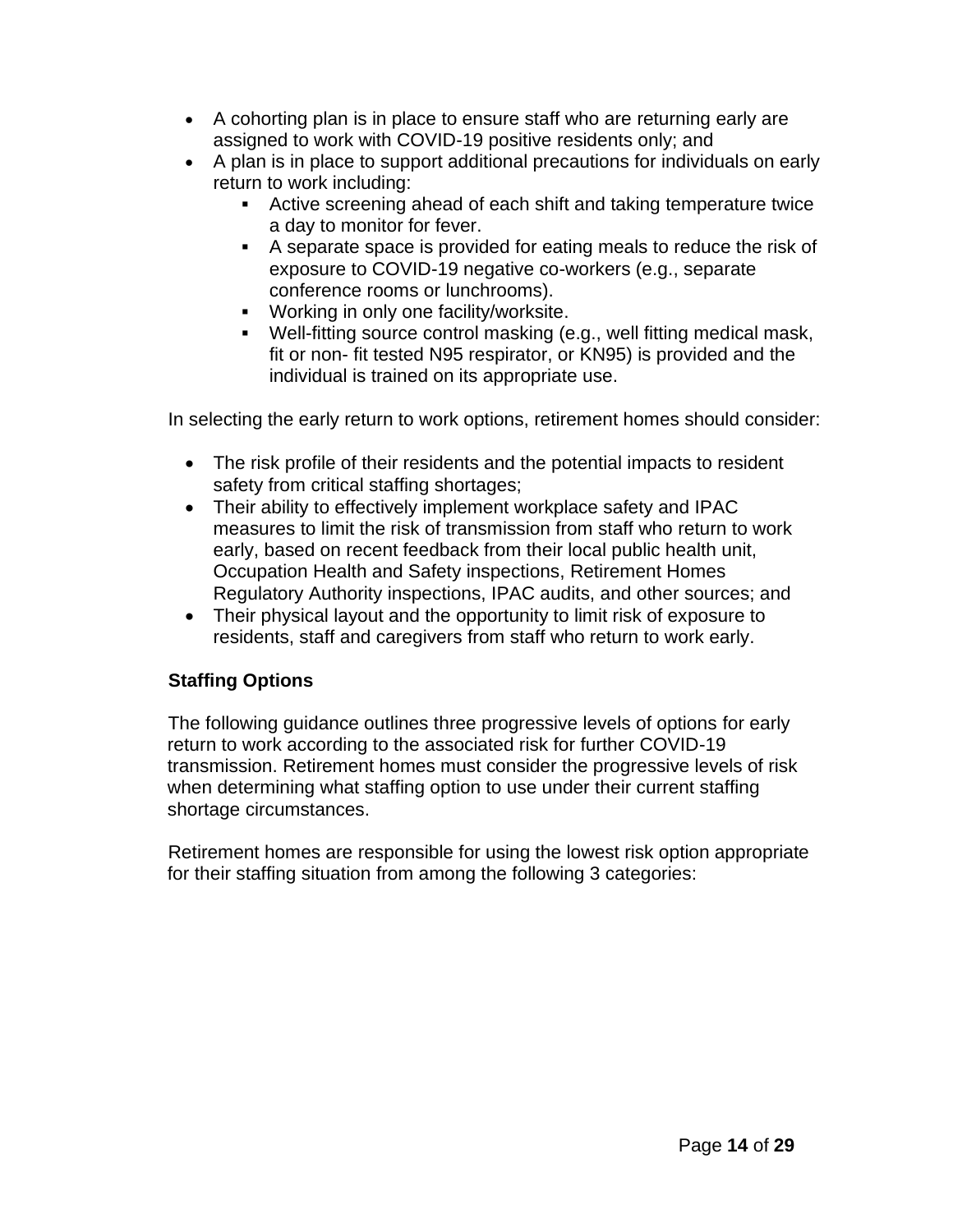|                                                           | <b>Close Contact</b><br><b>with Positive</b><br>COVID-19 Case -<br><b>Rapid Antigen</b><br><b>Testing (RAT)</b><br><b>Available</b>                                                                                                                                          | <b>Close Contact</b><br><b>with Positive</b><br>COVID-19 Case -<br><b>Contingency</b><br><b>when RAT is Not</b><br><b>Available</b> | <b>Positive COVID-19 Cases</b><br>– With or Without Testing<br><b>Available</b>                                                                                                                                                                                                                                                                    |
|-----------------------------------------------------------|------------------------------------------------------------------------------------------------------------------------------------------------------------------------------------------------------------------------------------------------------------------------------|-------------------------------------------------------------------------------------------------------------------------------------|----------------------------------------------------------------------------------------------------------------------------------------------------------------------------------------------------------------------------------------------------------------------------------------------------------------------------------------------------|
| Lowest<br><b>Risk</b><br><b>Staffing</b><br><b>Option</b> | Return to work<br>$\bullet$<br>after a single<br>negative PCR<br>test collected<br>on/after day 7<br>from last<br>exposure.<br><b>OR</b><br>Return to workon<br>day 7 after<br>negative RATson<br>day 6 and day 7<br>after last<br>exposure,<br>collected 24<br>hours apart. | Return to work<br>after 10 days<br>from last<br>exposure to the<br>case.                                                            | • Return to work after 10<br>days from symptom onset<br>or initial positive test<br>(whichever is earliest).<br><b>OR</b><br>• Return to work after single<br>negative PCR testor two<br>negative RATs collected 24<br>hours apart any time prior to<br>10 days.<br>Symptoms must be<br>improving for 24 hours (48<br>hours if vomiting/diarrhea). |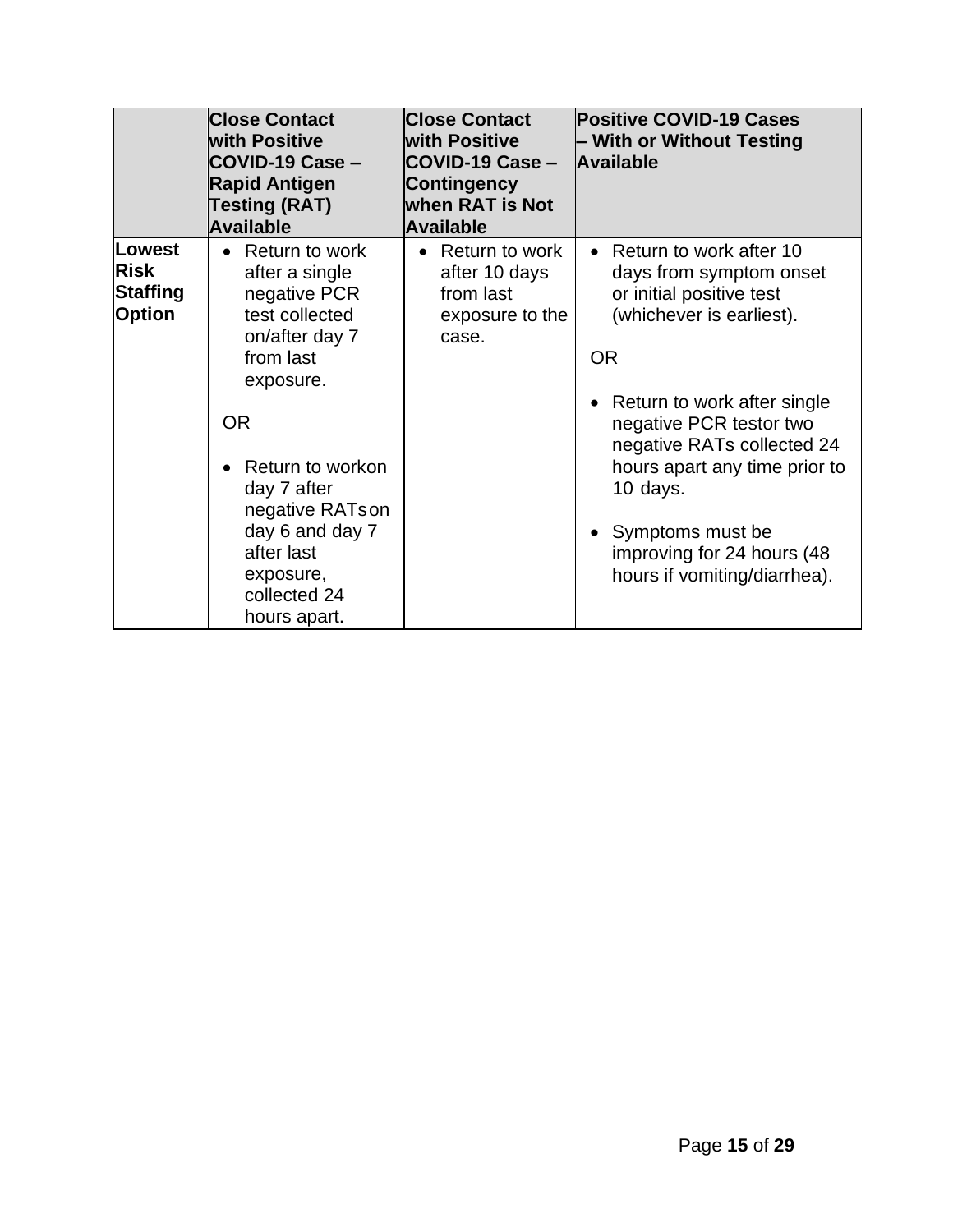|                                                                   | <b>Close Contact</b>                                                                                                                                                                                                                                                                                                                                                                     | <b>Close Contact</b>                                                                                                                                         | <b>Positive COVID-19 Cases</b>                                                                                                                                                                                                                                                                                                                                                   |
|-------------------------------------------------------------------|------------------------------------------------------------------------------------------------------------------------------------------------------------------------------------------------------------------------------------------------------------------------------------------------------------------------------------------------------------------------------------------|--------------------------------------------------------------------------------------------------------------------------------------------------------------|----------------------------------------------------------------------------------------------------------------------------------------------------------------------------------------------------------------------------------------------------------------------------------------------------------------------------------------------------------------------------------|
|                                                                   | <b>with Positive</b>                                                                                                                                                                                                                                                                                                                                                                     | <b>with Positive</b>                                                                                                                                         | - With or Without Testing                                                                                                                                                                                                                                                                                                                                                        |
|                                                                   | COVID-19 Case -                                                                                                                                                                                                                                                                                                                                                                          | COVID-19 Case -                                                                                                                                              | <b>Available</b>                                                                                                                                                                                                                                                                                                                                                                 |
|                                                                   | <b>Rapid Antigen</b>                                                                                                                                                                                                                                                                                                                                                                     | <b>Contingency</b>                                                                                                                                           |                                                                                                                                                                                                                                                                                                                                                                                  |
|                                                                   | <b>Testing (RAT)</b>                                                                                                                                                                                                                                                                                                                                                                     | <b>when RAT is Not</b>                                                                                                                                       |                                                                                                                                                                                                                                                                                                                                                                                  |
|                                                                   | <b>Available</b>                                                                                                                                                                                                                                                                                                                                                                         | <b>Available</b>                                                                                                                                             |                                                                                                                                                                                                                                                                                                                                                                                  |
| <b>Moderate</b><br><b>Risk</b><br>Staffing<br><b>Options</b>      | • Return to work<br>after a single<br>negative initial<br><b>PCR</b> test after<br>exposure.<br><b>OR</b><br>Return to work<br>after two negative<br>RATs collected 24<br>hours apart after<br>last exposure.<br>Continue daily<br>$\bullet$<br>RATs for 10 days<br>based on last<br>exposure OR until<br>meeting negative<br><b>PCR orRAT</b><br>criteria for<br>lowest risk<br>option. | Return to work<br>$\bullet$<br>on day 7 from<br>last exposure,<br>with workplace<br>measures for<br>reducing risk of<br>exposure until<br>day 10.            | Return to work on day 7<br>from symptom onset or initial<br>positive test (whichever is<br>earliest) without testing AND<br>if ONLY caring for COVID-19<br>positive residents.<br>Symptoms must be<br>improving for 24 hours(48<br>hours if vomiting/diarrhea).                                                                                                                  |
| <b>Higher</b><br><b>Risk</b><br><b>Staffing</b><br><b>Options</b> | Return to work<br>$\bullet$<br>after a single<br>negative RAT.<br>Continue daily<br>$\bullet$<br>RATs for 10 days<br>based on last<br>exposure OR until<br>meeting negative<br>PCR or RAT<br>criteria for lowest<br>risk option.                                                                                                                                                         | Return to work<br>$\bullet$<br>on day 5 after<br>last exposure<br>and continue<br>workplace<br>measures for<br>reducing risk of<br>exposure until<br>day 10. | This option is only to be<br>$\bullet$<br>used in dire staffing<br>situations after all other<br>options have been<br>exhausted and with<br>appropriate IPAC in place.<br>Return to work earlier than<br>$\bullet$<br>day $7$ (e.g., day $5$ or 6)<br>without testing AND if<br>working ONLY with COVID-<br>19 positive residents.<br>Symptoms must be<br>improving for 24 hours |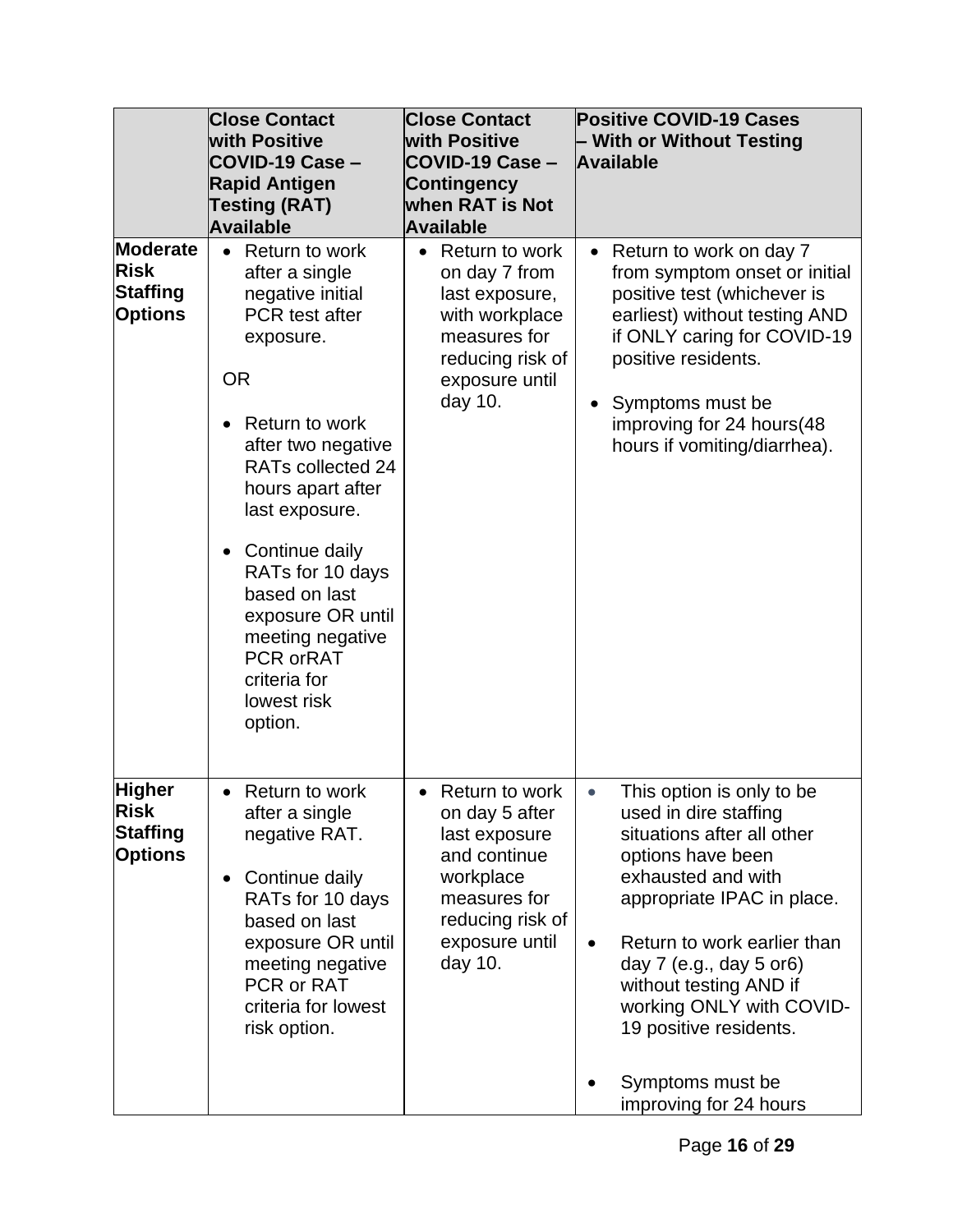| <b>Close Contact</b><br><b>with Positive</b><br>COVID-19 Case -<br><b>Rapid Antigen</b><br><b>Testing (RAT)</b><br><b>Available</b> | <b>Close Contact</b><br><b>with Positive</b><br>$COVID-19 Case -$<br><b>Contingency</b><br><b>when RAT is Not</b><br><b>Available</b> | <b>Positive COVID-19 Cases</b><br>$\vdash$ With or Without Testing<br><b>Available</b> |
|-------------------------------------------------------------------------------------------------------------------------------------|---------------------------------------------------------------------------------------------------------------------------------------|----------------------------------------------------------------------------------------|
|                                                                                                                                     |                                                                                                                                       | (48 hours if<br>vomiting/diarrhea).                                                    |

### **i. Safety Review – General Visitor and Personal Care Service Provider**

Prior to visiting any resident for the first time, and at least once every month thereafter, homes should ask General Visitors and PersonalCare Service Providers, regardless of vaccination status, to verbally attest to the home that they have:

- Read/Re-Read the following documents:
	- $\circ$  The home's visitor policy; and
	- o Public Health Ontario's document entitled *[Recommended Steps:](https://www.publichealthontario.ca/-/media/documents/ncov/ipac/ppe-recommended-steps.pdf?la=en) Putting [on Personal](https://www.publichealthontario.ca/-/media/documents/ncov/ipac/ppe-recommended-steps.pdf?la=en) Protective Equipment (PPE).*
- Watched/Re-watched the following Public Health Ontario videos:
	- o Putting on Full Personal Protective [Equipment;](https://www.publichealthontario.ca/en/videos/ipac-fullppe-on)
	- o Taking off Full Personal Protective [Equipment;](https://www.publichealthontario.ca/en/videos/ipac-maskeyes-off) and
	- o How [to Hand](https://www.publichealthontario.ca/en/health-topics/infection-prevention-control/hand-hygiene/jcyh-videos) Wash.

### **ii. Safety Review – Essential Visitors**

Prior to visiting any resident in a home declared in outbreak for the first time, the home should provide training to Essential Caregivers and Support Workers who are not trained as part of their service provision or through their employment.

Training must address how to safely provide direct care, including putting on (donning) and taking off (doffing) required PPE, and hand hygiene. If the home does not provide the training, it must direct Essential Caregivers and Support Workers to appropriate resources from [Public Health Ontario](https://www.publichealthontario.ca/en/education-and-events/online-learning/ipac-fundamentals) to acquire this training.

For homes not in outbreak, prior to visiting any resident for the first time, and at least once every month thereafter, homes must ask Essential Caregivers and Support Workers to verbally attest to the home that they have:

- Read/Re-Read the following documents:
	- o The home's visitor policy; and
	- o Public Health Ontario's document entitled *[Recommended Steps:](https://www.publichealthontario.ca/-/media/documents/ncov/ipac/ppe-recommended-steps.pdf?la=en)*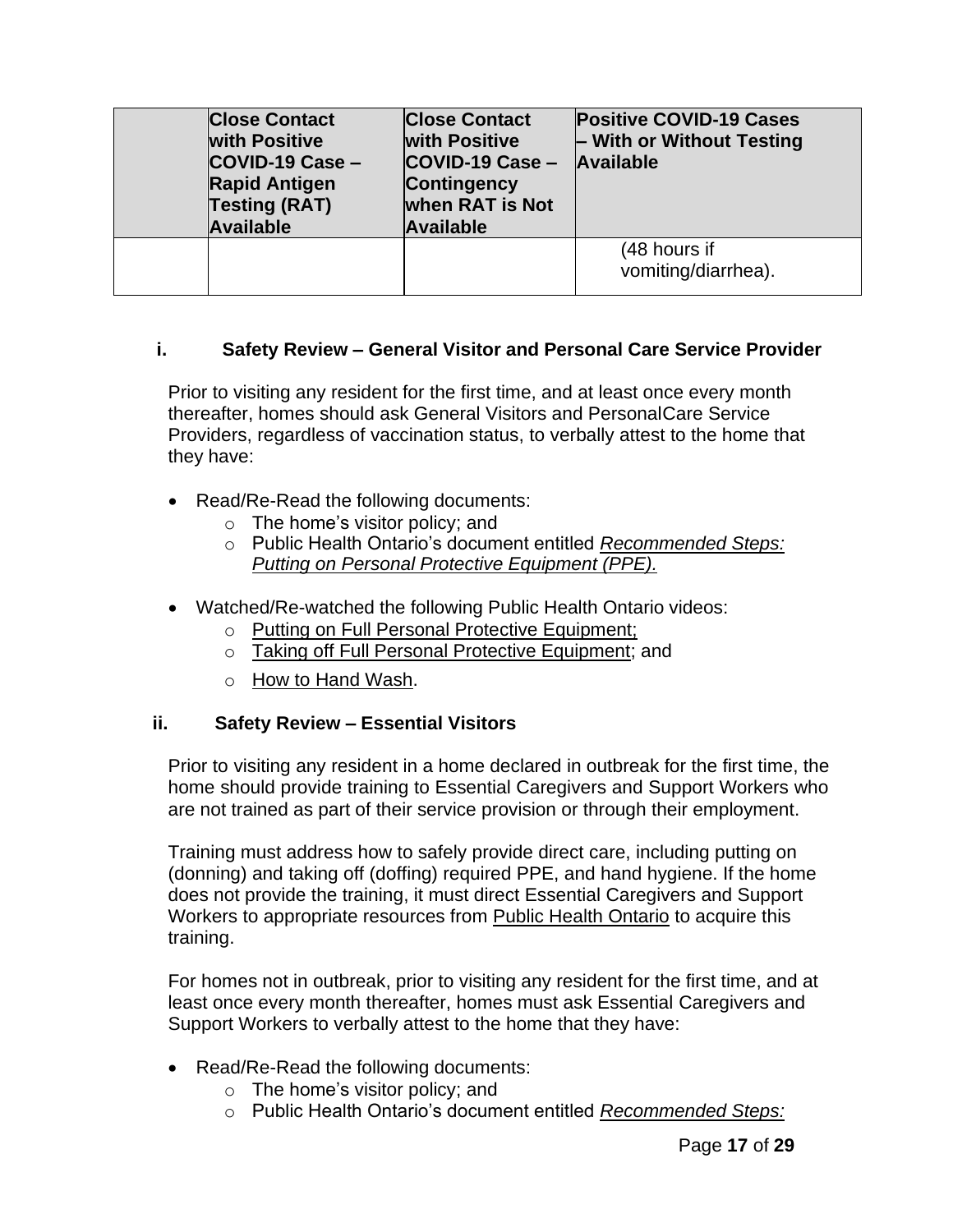### *Putting [on Personal](https://www.publichealthontario.ca/-/media/documents/ncov/ipac/ppe-recommended-steps.pdf?la=en) Protective Equipment (PPE).*

- Watched/Re-watched the following Public Health Ontario videos:
	- o Putting on Full Personal Protective [Equipment;](https://www.publichealthontario.ca/en/videos/ipac-fullppe-on)
	- o Taking off Full Personal Protective [Equipment;](https://www.publichealthontario.ca/en/videos/ipac-maskeyes-off) and
	- o How [to Hand](https://www.publichealthontario.ca/en/health-topics/infection-prevention-control/hand-hygiene/jcyh-videos) Wash.

## **b. Personal Protective Equipment**

Visitors must wear PPE as required in Directive #3, which requires retirement homes to follow Directive #5 for Hospitals and [Long-Term Care Homes.](https://www.health.gov.on.ca/en/pro/programs/publichealth/coronavirus/docs/directives/public_hospitals_act.pdf)

### **i.Essential Visitors**

Support Workers are responsible for bringing their own PPE to comply with requirements for Essential Visitors as outlined in Directive #3. Retirement homes should provide access to PPE to Essential Caregivers if they are unable to acquire PPE independently, including to medical (surgical/procedure) masks, eye protection (e.g., face shields or goggles) and any additional PPE when providing care to residents who are isolating on Droplet and Contact Precautions. Homes must intervene and reinforce appropriate uses of PPE if improper practices are alleged or observed. Essential Visitors must also follow staff reminders and coaching on proper use of PPE.

### **ii.General Visitors and Personal Care Service Providers**

General Visitors and Personal Care Service Providers, regardless of vaccination status, must wear either a medical mask for indoor visits or a nonmedical mask for outdoor visits and are responsible for bringing their own mask.

General Visitors and Personal Care Service Providers must attest to having read the documents and watched the videos on PPE, as described in Section 3.3.4. Homes must intervene and reinforce appropriate uses of PPE if improper practices are alleged or observed. General Visitors must also follow staff reminders and coaching on proper use of PPE.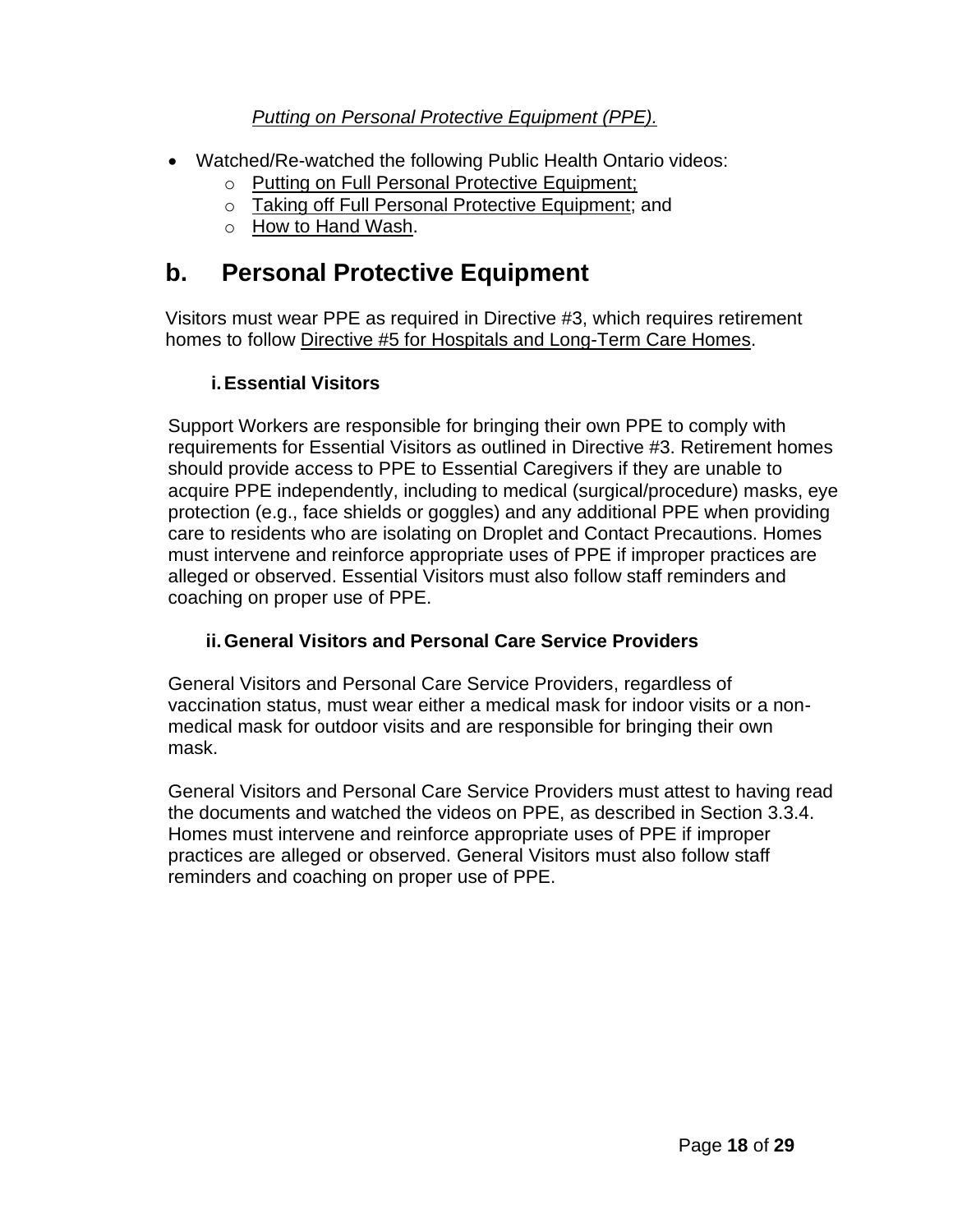# **4. REQUIREMENTS FOR ABSENCES**

For all types of absences, residents must be provided with a medical maskfree of charge if they are unable to source one and reminded to practice public health measures, such as physical distancing (2 metres separation) and hand hygiene, while they are away from the home. Additionally, all residents on an absence, regardless of type or duration of the absence, must be actively screened upon their return to the home.

## **4.1 Types of Absences**

There are four types of absences:

- **1. Medical absences**  absences to seek medical and/or health care.
- **2. Compassionate/palliative absences**  absences that include, but are not limited to, absences for the purposes of visiting a dying loved one.
- **3. Short term (day) absences**  can be split into:
	- **i. Essential outings** absences for reasons of groceries, pharmacies, and outdoor physical activity; and
	- **ii.** Social outings absences other than for medical, compassionate/palliative, or essential outings.
- **4. Temporary (overnight) absences** refer to absences for two or more days and one or more nights away from the home for non-medical purposes.

## **4.2 Absence Requirements**

In alignment with [Directive #3,](https://www.health.gov.on.ca/en/pro/programs/publichealth/coronavirus/docs/directives/LTCH_HPPA.pdf) absences for medical or compassionate/palliative reasons are the only absences permitted when the resident is in isolation on Droplet and Contact Precautions (due to symptoms, exposure, and/or diagnosis of COVID-19) or when the home is in outbreak. Homes should consult their local PHU for their advice.

Residents are permitted to go on Essential Outings, including walks either on or off the premises, at all times except when that resident is isolating and on Droplet and Contact Precautions, or as directed by the local PHU.

Residents may not be permitted to start Short Term (Day) Absences and Temporary (Overnight) Absences if the resident is in an area of the home that is in outbreak, or when advised by public health.

The table below outlines requirements for Short Term (Day) Absences and Temporary (Overnight) Absences.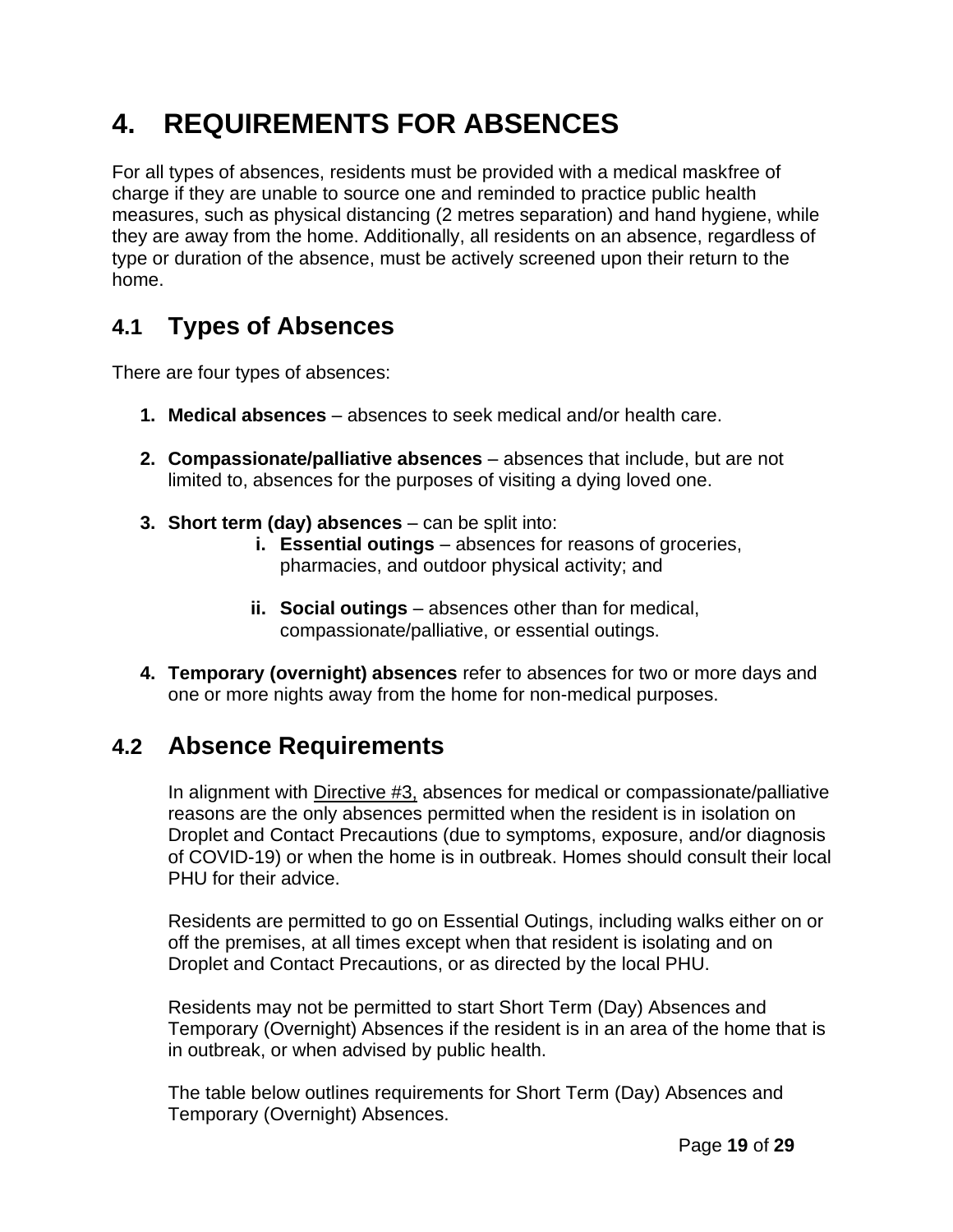| <b>Absences</b>                                                                                   | <b>Requirements</b>                                                                                                                                                                                                                                                                                                                                                                                                                                                                                                                                                                                                                                                                                                                                                                                                                                                                                                                                                                                                                                                                                                                                                                                                                                                                                                                                                                                                                                                                                                 |  |  |
|---------------------------------------------------------------------------------------------------|---------------------------------------------------------------------------------------------------------------------------------------------------------------------------------------------------------------------------------------------------------------------------------------------------------------------------------------------------------------------------------------------------------------------------------------------------------------------------------------------------------------------------------------------------------------------------------------------------------------------------------------------------------------------------------------------------------------------------------------------------------------------------------------------------------------------------------------------------------------------------------------------------------------------------------------------------------------------------------------------------------------------------------------------------------------------------------------------------------------------------------------------------------------------------------------------------------------------------------------------------------------------------------------------------------------------------------------------------------------------------------------------------------------------------------------------------------------------------------------------------------------------|--|--|
| <b>Short Term</b><br>(Day)<br><b>Absence</b><br><b>Essential</b><br>outingand<br>Social<br>outing | Homes must allow short term absences<br>$\bullet$<br>regardless of reason.<br>Residents must follow public health measures<br>during the absence.<br>Active screening is required on return.<br>$\bullet$<br>Residents who leave on short term (day)<br>absences 3 or more time per week are strongly<br>encouraged to perform 2 RATs per week at least<br>24hrs apart if tolerated (e.g., every Monday and<br>Thursday) as a measure to help protect others in<br>the home. Homes are strongly encouraged to<br>promote the use of RATs in alignment with this<br>recommended frequency.<br>No isolation is required unless a resident receives<br>$\bullet$<br>a positive test result. Further, isolation must not be<br>imposed by homes.<br>If the resident has been exposed to a known<br>COVID-19 case during their absence, they must<br>be tested for COVID-19 with a PCR test on<br>return to the home and isolate. If timely PCR<br>tests are unavailable, homes must perform 2<br>RATs separated by 24-48 hours, the first of<br>which will be administered within 24 hours of<br>returning to the home.<br>Residents who are fully vaccinated and<br>$\circ$<br>boosted (3rd or 4 <sup>th</sup> dose) will be isolated<br>until a PCR or RAT is taken on day 5 (if<br>negative isolation may be discontinued).<br>Residents who are not fully vaccinated<br>and/or have not been boosted (3rd or 4th<br>dose) are required to isolate for 10 days<br>from last contact (regardless of test<br>results). |  |  |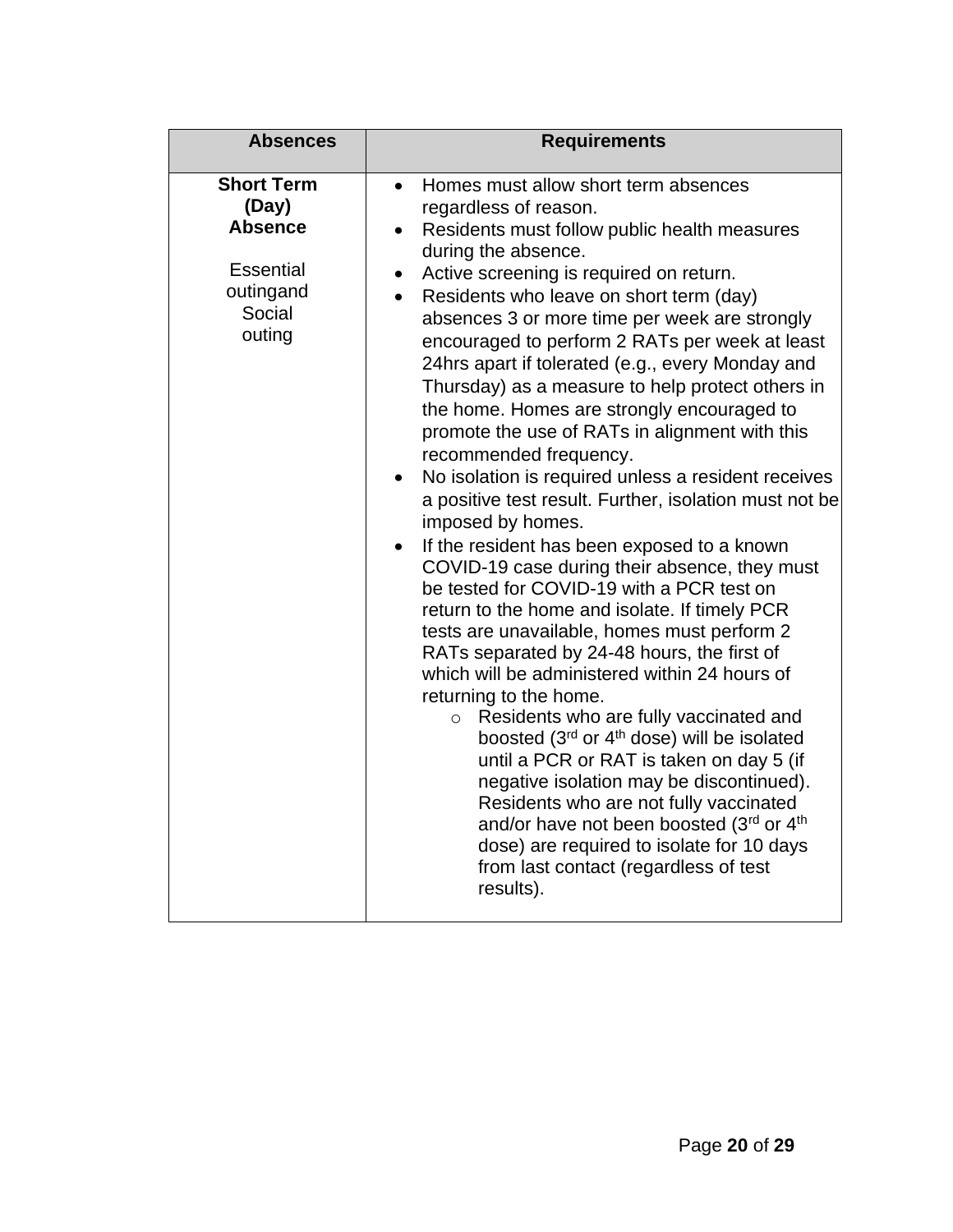| <b>Temporary</b><br>(Overnight)<br><b>Absence</b> | • Homes must allow overnight absences<br>regardless of reason.<br>Residents must follow public health measures<br>$\bullet$<br>during the absence.<br>Active screening on return.<br>All residents, regardless of vaccination status,<br>$\bullet$<br>are required to perform a RAT and a PCR test<br>on day 5 of return. No isolation is required<br>unless the resident receives a positive test<br>result. If a timely PCR test is not available, on<br>day 5 of return 2 RATs 24 hours apart may be<br>used as an alternative.<br>Homes must not deny entry to residents into<br>$\bullet$<br>their home while awaiting testing results and<br>must not impose isolation of residents. |
|---------------------------------------------------|--------------------------------------------------------------------------------------------------------------------------------------------------------------------------------------------------------------------------------------------------------------------------------------------------------------------------------------------------------------------------------------------------------------------------------------------------------------------------------------------------------------------------------------------------------------------------------------------------------------------------------------------------------------------------------------------|

# **5. REQUIREMENTS FOR ADMISSIONS AND TRANSFERS**

In light of greater risk of COVID-19 re-infections with the Omicron variant, all residents who are being admitted or transferred to a home must undergo a PCR test and be isolated on additional precautions, regardless of their COVID-19 vaccination status.

Homes must have policies and procedures to accept new admissions, as well as transfers of residents from other health care facilities back to the home, that balance the dignity of the resident against the overall health and safety of the home's staff and residents.

All admissions and transfers must be actively screened upon entry to the home and twice daily for 10 days following the admission/transfer.

- Admissions and transfers to an **outbreak floor/unit** of the receiving home should be avoided if:
	- $\circ$  There is a newly declared outbreak where there is an ongoing investigation;
	- o There are new cases beyond known contact; or
	- $\circ$  The floor/unit has residents who are unable to follow public health measures.
- If necessary, **residents who were NOT exposed to COVID-19 at a home in active outbreak from which they are transferring (uncontrolled/uncontained) may be transferred to the new home if:**
	- $\circ$  The resident is fully vaccinated and boosted (3<sup>rd</sup> or 4<sup>th</sup> dose);
	- $\circ$  The resident (or decision-maker) is aware of the risks;
	- o The resident is admitted/transferred to a private room;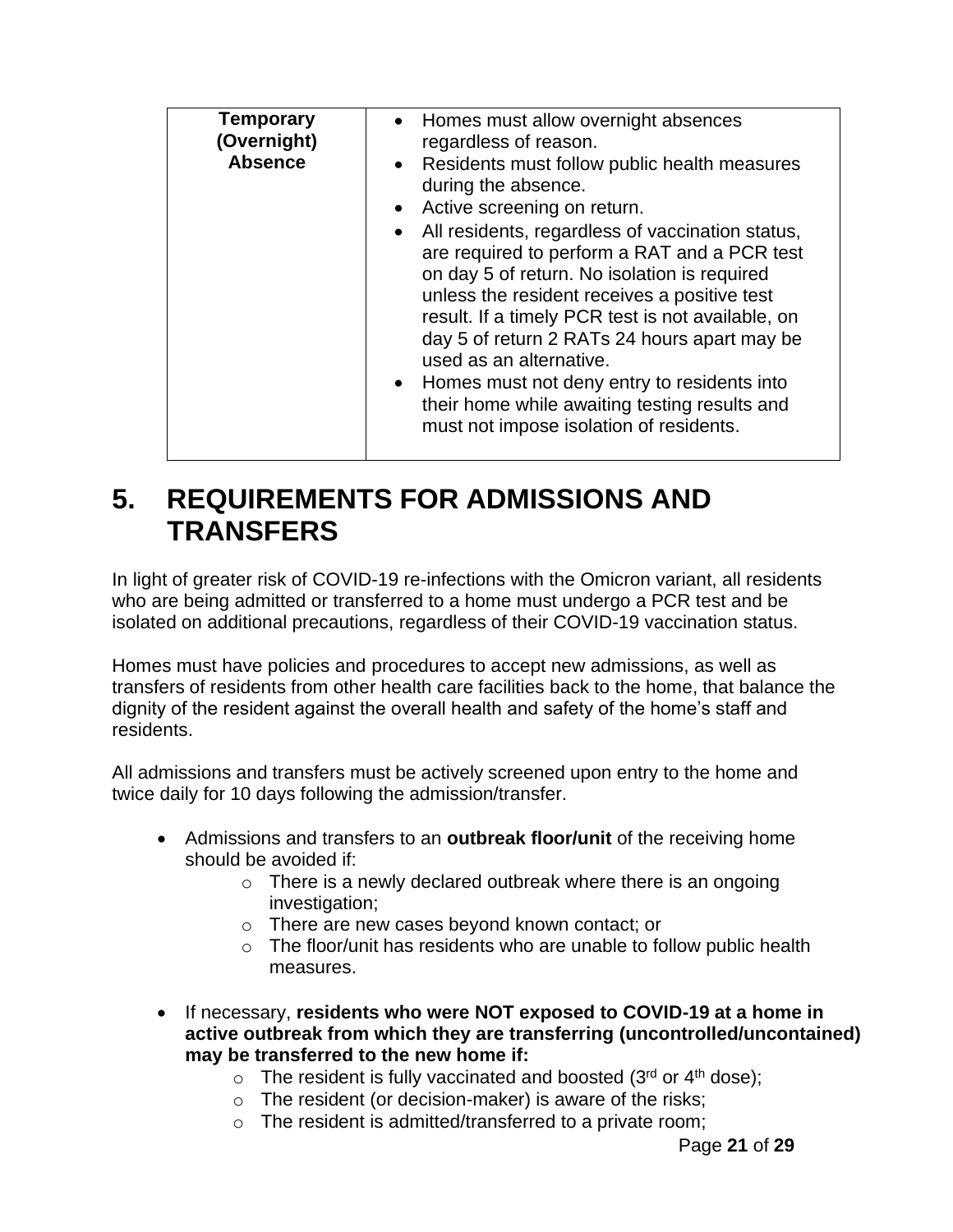- o The resident is asymptomatic on discharge from the acute care facility; or
- o The resident has been isolated until the outbreak in the home from which they are transferring is contained and the PHU has determined that isolation may be safely discontinued.
- For admission and transfers from a **healthcare facility that is not in outbreak**, regardless of the vaccination status of the individual:
	- o A PCR test is required prior to admission or on arrival. The resident must be placed in isolation on additional precautions until a negative test result is received. If timely PCR tests are unavailable, perform 2 RATs separated by 24-48 hours, the first of which will be administered within 24 hours of the planned transfer or arrival at the home. 2 negative RATs are required to discontinue isolation.
- For admission and transfers from a **healthcare facility that is in outbreak:**
	- o **Consultation with PHU is not required if the resident has:**
		- o Recovered from COVID-19 in the last 90 days (isolation not required, monitor for symptoms);
		- o Been exposed to COVID-19 in their home prior to admission to the hospital and are still within their isolation period following exposure (treat as high-risk); or
		- o Not been exposed to COVID-19 in their home prior to hospital admission or during their hospital admission.
	- o **Consultation with PHU is required if a:**
		- $\circ$  COVID-19 positive resident is returning to a home NOT in outbreak;
		- $\circ$  Symptomatic resident is returning to a home NOT in outbreak (without negative PCR result);
		- o Non-COVID-19 resident from a hospital is returning to a home with an active (uncontrolled/uncontained) outbreak;
		- o Resident who is unable to access a private room; or
		- $\circ$  Resident who is not vaccinated and boosted (3rd or 4<sup>th</sup> dose).

PHU to advise on isolation and testing requirements.

- For admissions from the **community**:
	- o **If the resident is vaccinated and boosted (3rd or 4th dose), the resident must:**
		- o Screen and isolate on arrival until negative PCR or rapid molecular test result obtained from day 5 testing.
		- o Take a PCR or rapid molecular test on or after day 5
			- o If positive: manage as a case
			- o If negative: isolation may be discontinued. Continue to monitor for symptoms
		- $\circ$  Perform 2 RATs separated by 24 hours (i.e., day 5 and day 6) if timely PCR results are not available.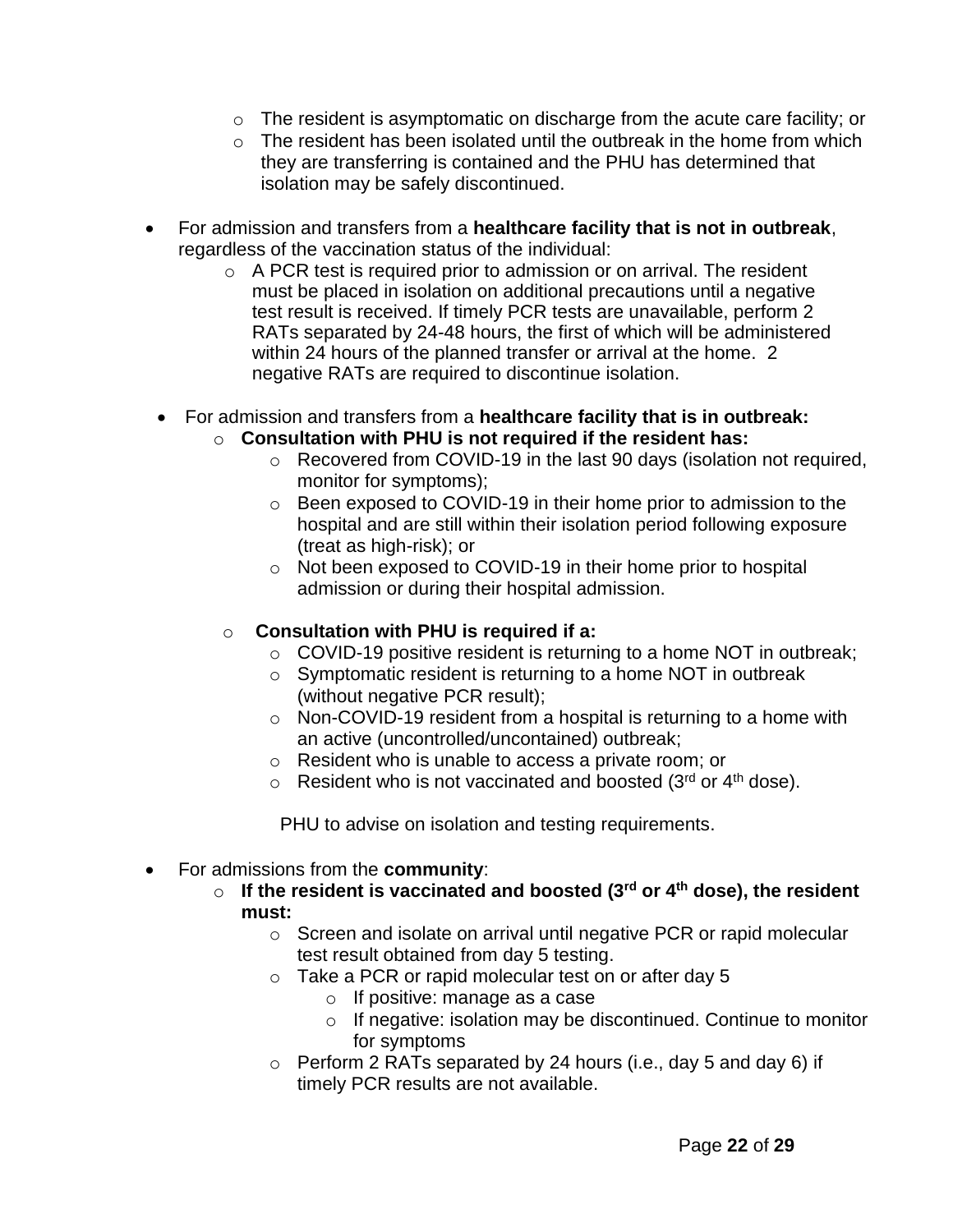- o **If the resident is not vaccinated and boosted (3rd or 4th dose), the resident must:**
	- o Screen and isolate on arrival for 10 days.
	- o Take a PCR or rapid molecular test on or after day 5. o If positive: manage as a case.
	- o Perform 2 RATs separated by 24 hours (i.e., day 5 and day 6) if timely PCR results are unavailable.

If approved by the local PHU and the home is in concurrence, any resident being admitted or transferred, regardless of their vaccination status, who is identified as having symptoms, exposure and/or diagnosis of COVID-19 must be isolated and placed on additional precautions at the home in addition to the requirements above.

Individuals requiring isolation must be placed in a single room. Where single rooms are not available, semi-private rooms can be used provided that there is adequate space (minimum 2 metres) between beds. Please refer to Directive #3 for best practices on accommodations.

For more details on requirements for admissions and transfers, please refer to Ministry of Health's [COVID-19 Guidance: Long-Term Care Homes and Retirement Homes for](https://www.health.gov.on.ca/en/pro/programs/publichealth/coronavirus/docs/2019_LTC_homes_retirement_homes_for_PHUs_guidance.pdf) Public [Health Units,](https://www.health.gov.on.ca/en/pro/programs/publichealth/coronavirus/docs/2019_LTC_homes_retirement_homes_for_PHUs_guidance.pdf) effective January 18, 2022 or as [current.](https://www.health.gov.on.ca/en/pro/programs/publichealth/coronavirus/docs/2019_LTC_homes_retirement_homes_for_PHUs_guidance.pdf)

## **6. REQUIREMENTS FOR SOCIAL GATHERINGS, DINING AND RECREATIONAL SERVICES**

It is strongly recommended that staff and residents gather in groups of the same individuals for social gatherings, organized events, dining, and recreational services to limit interactions between residents and staff in the home and reduce the risk of COVID-19 transmission.

Furthermore, it is strongly recommended that retirement homes keep attendance records for all social activities, organized events, gatherings, communal dining, and other recreational activities to help facilitate contact tracing should there be a positive case of COVID-19.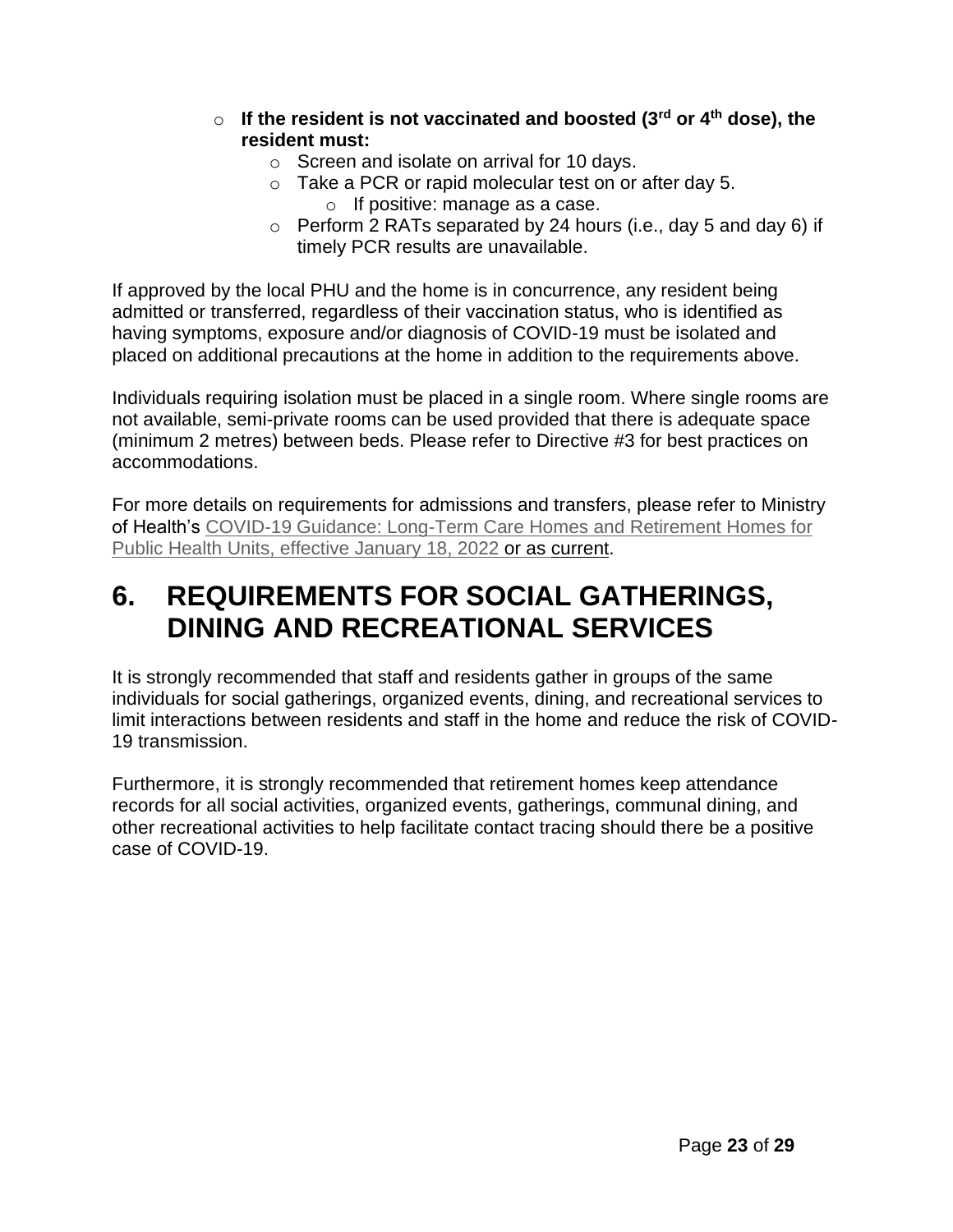## **6.1 Social Gatherings and Organized Events**

Social gatherings and organized events include activity classes, performances, religious services, movie nights, and other recreational and social activities (e.g., bingo, games). Social gatherings and organized events are permitted **at all times** unless otherwise advised by the local PHU. Homes are to maintain activities which promote resident strength, mobility, and mental health to mitigate resident health from deteriorating, except for the following restrictions:

**Fully vaccinated General Visitors** (**including facilitators), fully vaccinated Essential Visitors, and staff may attend social gatherings and organized events** if they pass active screening and demonstrate a negative antigen POCT.

All social gatherings and organized events must include the following measures:

- Staff and fully vaccinated Essential and General Visitors must wear a medical mask (e.g. respirators are allowed) and should physically distance (2 metres separation) from residents, other staff and other visitors unless providing direct care or support to a resident.
- It is strongly encouraged that residents wear a medical mask, if tolerated; however, they **must** maintain physical distancing (at least 2 metres) from other residents, staff, and fully vaccinated visitors.
- Classes and social activities should be limited to ventilated rooms (e.g. with open windows and HEPA air purifiers).
- The number of participants should be based on the capacity of the location where the activities will take place and should allow sufficient space for physical distancing between participants.

Residents who are in isolation or experiencing signs and symptoms of COVID-19 must not engage in social gatherings or organized events unless they have tested negative for COVID-19 and have been cleared from isolation.

Homes must offer residents in isolation individualized activities and social stimulation.

## **6.2 Communal Dining**

Unless otherwise advised by the local PHU, communal dining is permitted **at all times** with the following public health measures in place:

### **Resident Precautions**:

- Residents may socialize with other residents with masks.
- Physical distancing (2 metres separation) is recommended.
- Consistent seating of resident groups is recommended.
- Frequent hand hygiene is recommended.
- Masking when not eating or drinking is strongly recommended.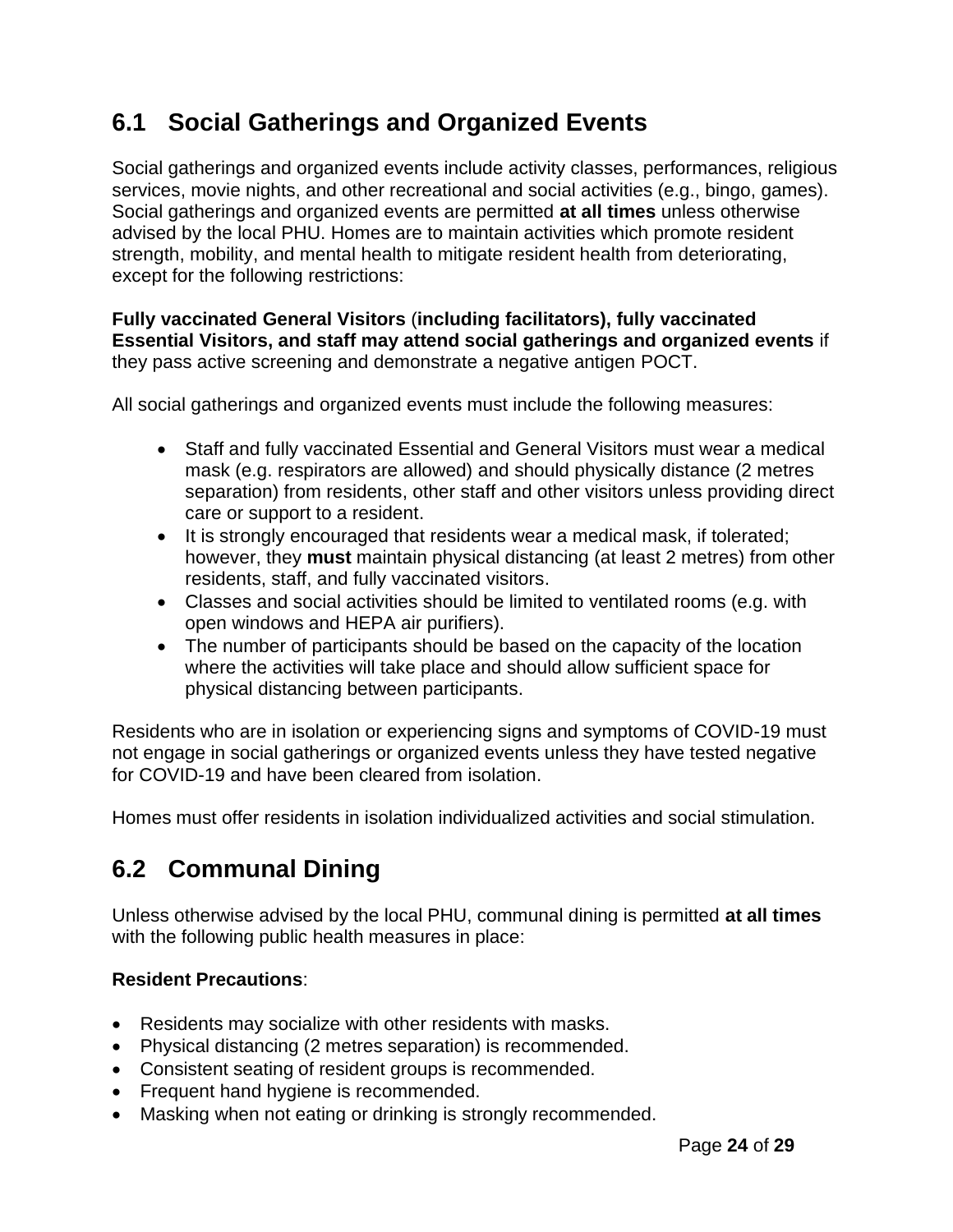### **Staff Precautions:**

- Universal masking is required.
- Frequent hand hygiene is required.
- Maintain physical distancing (2 metres separation) from residents (when not serving) and other staff.

Buffet and shared dish meal service are **permitted**.

Fully vaccinated Essential Caregivers and fully vaccinated General Visitors may join a dining resident for a meal. Fully vaccinated General Visitors and fully vaccinated Essential Caregivers must be masked when not eating or drinking and must maintain physical distancing from other residents and staff.

Retirement homes must ensure residents who are experiencing signs and symptoms of COVID-19 do not participate in communal dining unless the resident has tested negative for COVID-19 and have been cleared from isolation. This must not interfere with providing a meal during the scheduled mealtime to the resident.

## **6.3 Other Recreational Services**

Homes may operate libraries, saunas, steam rooms, indoor pools, and indoor sport, and recreational fitness facilities, including gyms **at full capacity**. Homes may operate outdoor pools and sport and recreational fitness facilities **at full capacity.**

For indoor and outdoor recreational services, residents and staff are strongly encouraged to physically distance. Masking is still strongly encouraged for residents when indoors, if tolerated and is required where residents cannot physically distance. Staff must continue to wear a medical mask.

### **6.4 Requirements for Social Gatherings, Dining and Recreational Services When a Home is in Outbreak**

At the discretion of the PHU and where operationally feasible for the home:

- Group activities, dining, and other social gatherings may continue/resume in areas of the home (e.g., floors/units) not affected by the outbreak if residents are able to adhere to public health measures (e.g., masking, physical distancing).
- Group activities/gatherings within an outbreak area of the home (e.g., floors/units) may continue/resume for specific cohorts (e.g., previously infected with COVID-19). Considerations may include whether:
	- o Appropriate staff cohorting can be maintained;
	- $\circ$  There have been no concerns raised on the IPAC audits of the homes that are unaddressed; and
	- $\circ$  Residents within the cohort are able to adhere to public health measures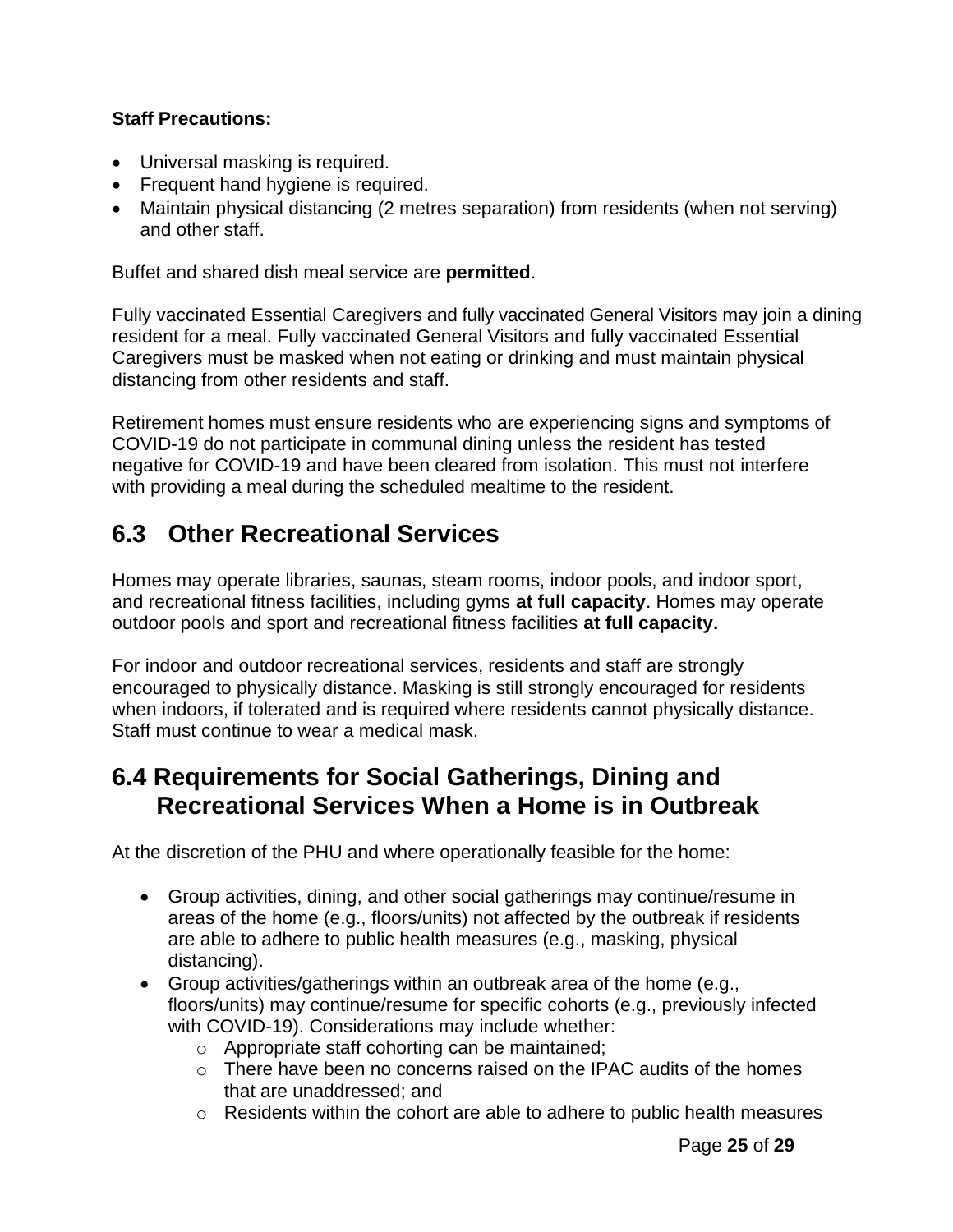(e.g., masking).

- Activities for residents in isolation may continue or resume. For example:
	- o 1:1 walks in an empty hallway with a high-risk contact or case and staff or Essential Caregiver, both with appropriate use of masking or PPE.
	- o Staff or Essential Caregiver supported visits to a designated room other than the residents' room where others are not occupying or travelling through.

# **7. REQUIREMENTS FOR RETIREMENT HOME TOURS**

Prospective residents may be offered in-person, targeted tours of suites at any time. These tours must adhere to the following precautions:

- All tour participants are subject to the General Visitor screening, testing, and PPE requirements outlined in this document (e.g., active screening, wearing a medical mask, IPAC, maintaining physical distancing).
- The tour groups should not exceed the number of permitted indoor visitors.
- Fully vaccinated prospective residents may join dining services however, they must be masked when not eating or drinking and must maintain physical distancing.

All in-person tours should be paused if a home goes into outbreak, unless permitted by the local PHU.

# **8. HOME VACCINATION RATES**

To comply with the OCMOH instructions, retirement homes must keep a record of vaccination rates in the home. The record must include the date the rate is calculated, and the record must be kept for 30 days. The RHRA or the local PHU can request to see these records at any time (on a de-identified basis).

Homes must have a process for determining vaccination rates for their residents, staff, students, volunteers, contractors, and essential caregivers, as well as the number and percentage of residents, staff, students, volunteers, contractors, and essential caregivers who have received 3 doses and 2 doses of a COVID-19 vaccine. If this information is not available, the home may determine vaccination rates by surveying residents, staff, students, volunteers, contractors, and essential caregivers in accordance with existing laws (e.g., *Personal Health Information Protection Act, 2004*).

Residents, staff, students, volunteers, contractors, and essential caregivers must consent to participate in the home's data collection process for determining vaccination rates. Any residents, staff, students, volunteers, contractors, and essential caregivers that do not voluntarily disclose this information should be considered not fully vaccinated for the purpose of calculating vaccination rates.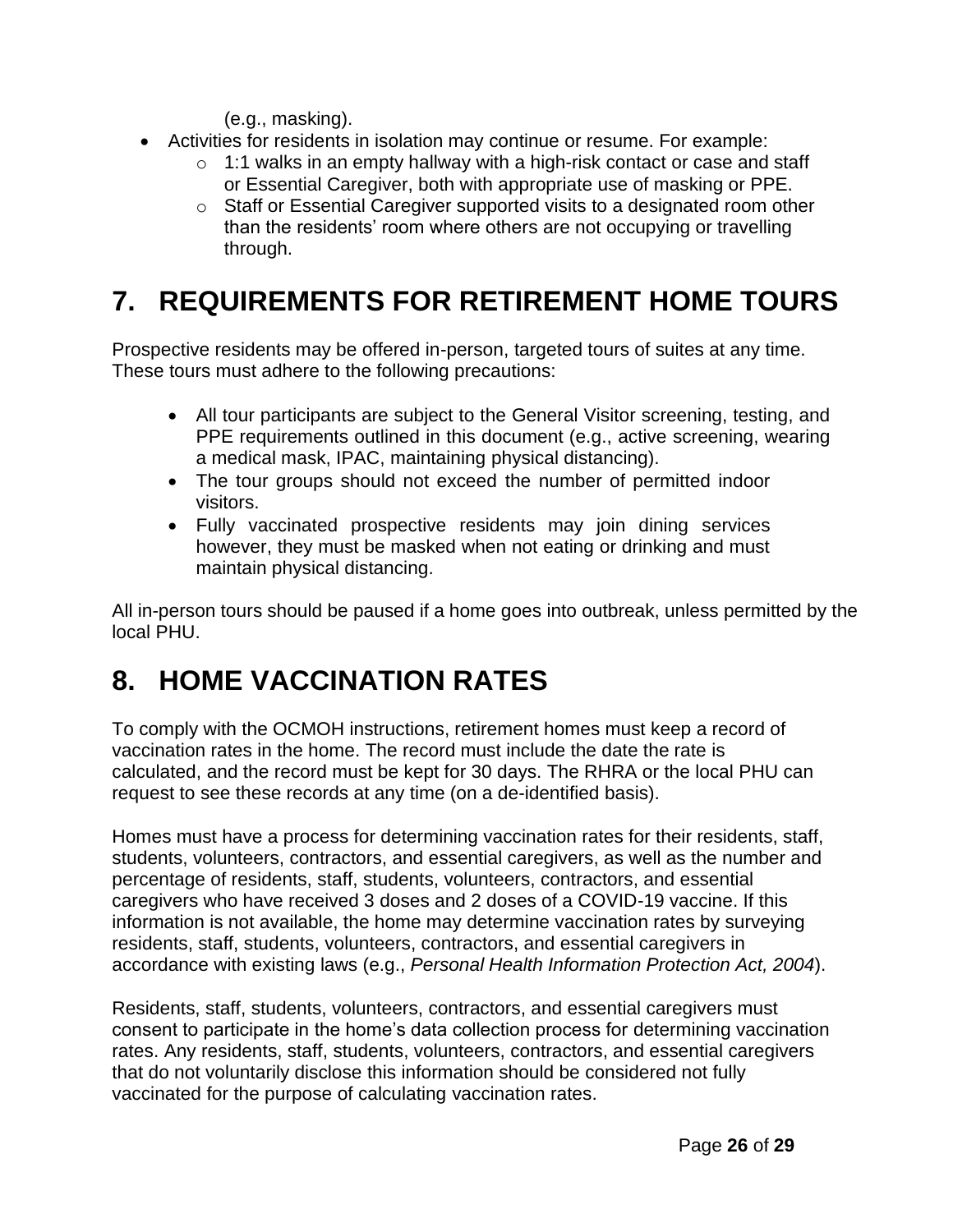See the Appendix for additional guidance on Vaccination Rates.

# **9. ACCESSIBILITY CONSIDERATIONS**

Homes are required to meet all applicable laws such as *the Accessibility for Ontarians with Disabilities Act, 2005.*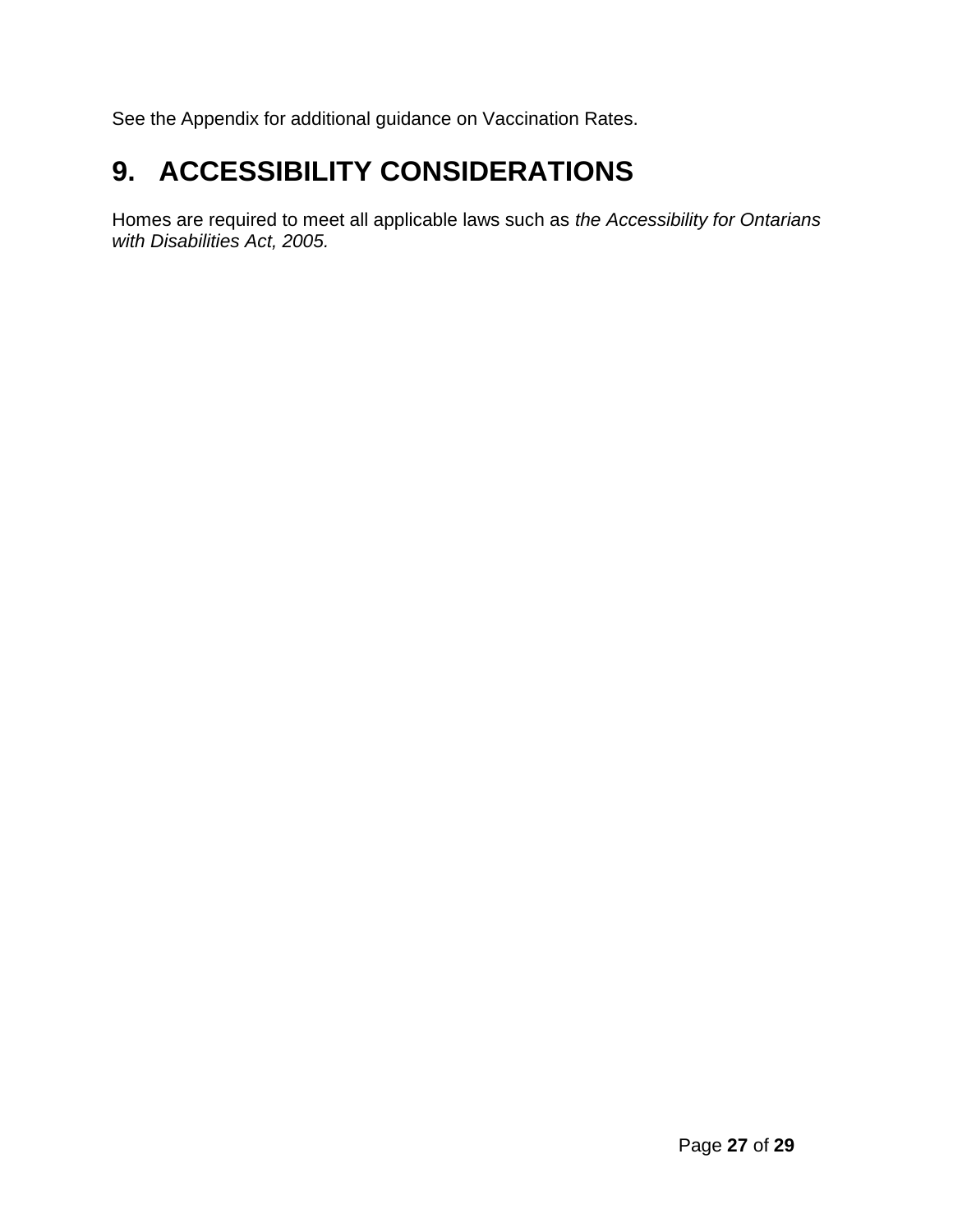# **Appendix – Guidance on Vaccination Rates**

### **1. CALCULATING VACCINATION RATES**

Each retirement home must calculate vaccination rates for the following groups:

- A. Residents
- B. Staff
- C. Residents + Staff

This includes residents and staff of the retirement home as defined by the *[Retirement](https://www.ontario.ca/laws/statute/10r11) [Homes Act, 2010](https://www.ontario.ca/laws/statute/10r11)* (RHA). It does not include Essential Visitors, including Support Workers who are third party staff providing services such as Home and Community Care Support Service providers, or volunteers. While residents and staff are not required to disclose vaccination status, if not disclosed, homes must assume the individual is not fully vaccinated.

Vaccination rates are determined based on the number of the individuals listed above that are fully vaccinated. **"Fully vaccinated"** means a person has received:

- The full series of a COVID-19 vaccine authorized by Health Canada, or any combination of such vaccines;
- One or two doses of a COVID-19 vaccine not authorized by Health Canada, followed by one dose of a COVID-19 mRNA vaccine authorized by Health Canada; or
- Three doses of a COVID-19 vaccine not authorized by Health Canada.

Additionally, the individual must have received their final dose of the COVID-19 vaccine at least 14 days ago.

#### *Employers must ensure that all information relating to employees' personal information and vaccination status is kept confidential and in a secure location*.

### **A. How to calculate the resident vaccination rate**

| <b>Total Resident Vaccination Rate =</b> | # fully vaccinated residents x 100 |  |
|------------------------------------------|------------------------------------|--|
|                                          | total # residents in home          |  |

- All residents of the home must be counted, including those currently in the home, on a short-term absence (presumed short stay in a hospital, etc.) as well as prospective residents that will be moving into the home within the next two weeks.
- Some discretion by the home is required to consider not including residents that will be absent for longer periods of time and including them when they return.